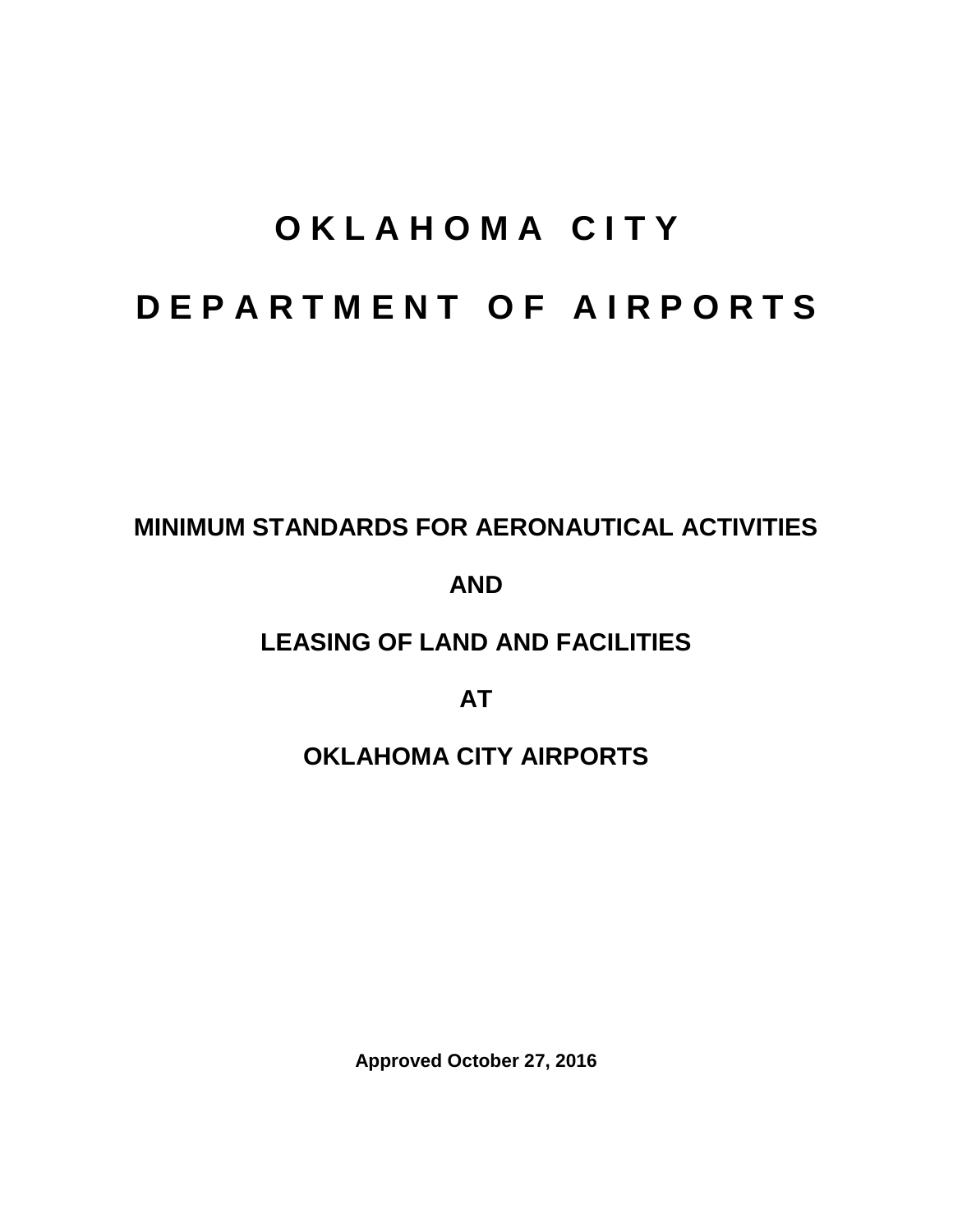#### **MINIMUM STANDARDS**  TABLE OF CONTENTS

| Section II – Standard Requirements for Aeronautical Activities  Page 5 |  |
|------------------------------------------------------------------------|--|
|                                                                        |  |
|                                                                        |  |
|                                                                        |  |
|                                                                        |  |
| Common Lease Terms for New Construction Projects Page 8                |  |
|                                                                        |  |
| Section III - Standards for Fixed Base Operations (FBO)  Page 14       |  |
|                                                                        |  |
|                                                                        |  |
|                                                                        |  |
| Section V - Standards for Specialized Aviation Service                 |  |
|                                                                        |  |
| Aircraft Engine, Airframe, and Accessory Sales                         |  |
| Aircraft Radio and Avionics Sales and Service  Page 18                 |  |
|                                                                        |  |
|                                                                        |  |
|                                                                        |  |
|                                                                        |  |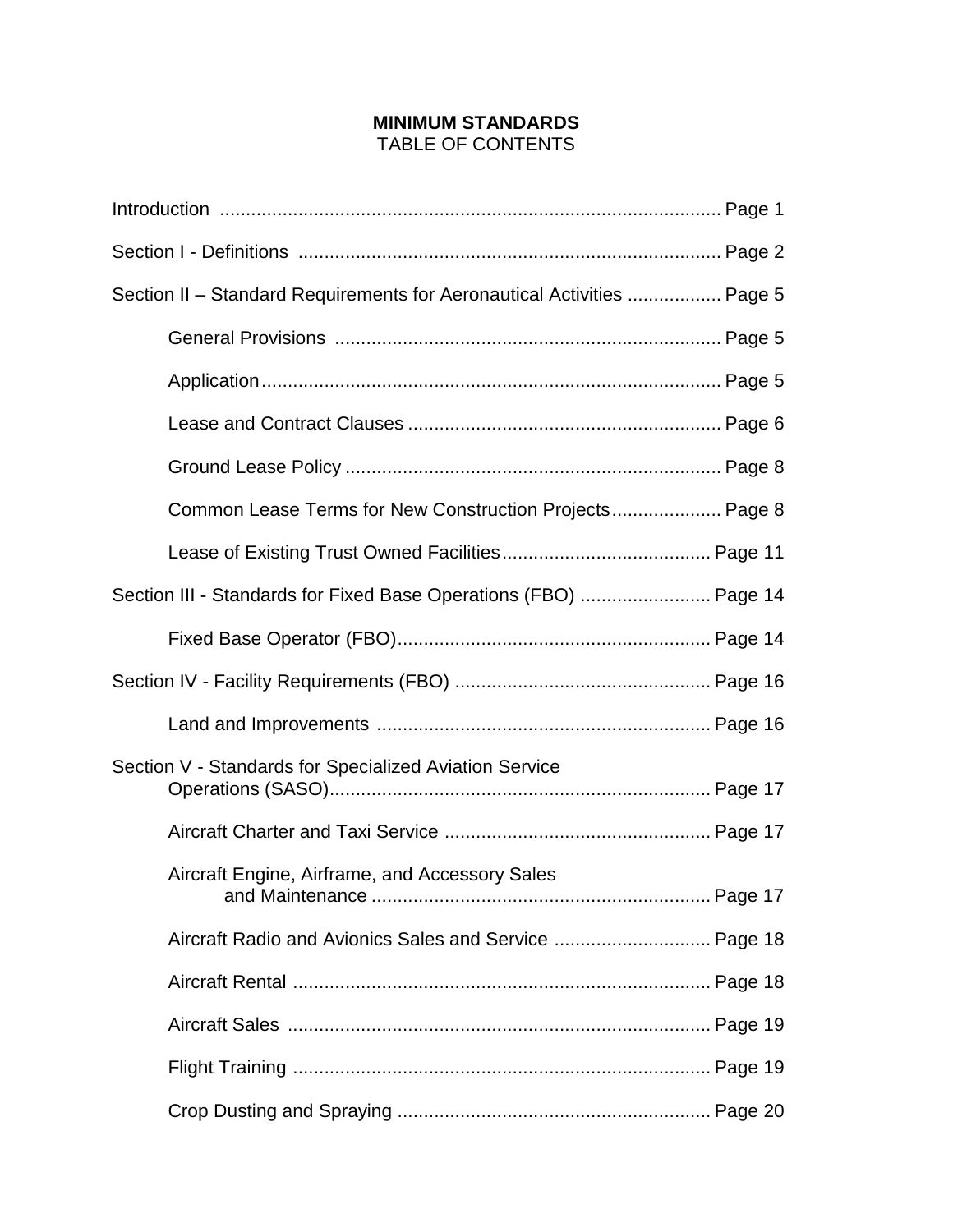| Attachment I (Schedule of Minimum Insurance Requirements)  Page 30   |  |
|----------------------------------------------------------------------|--|
| Attachment II (Application for Commercial Aeronautical Activities    |  |
| Attachment III (Supplemental Application for Commercial Aeronautical |  |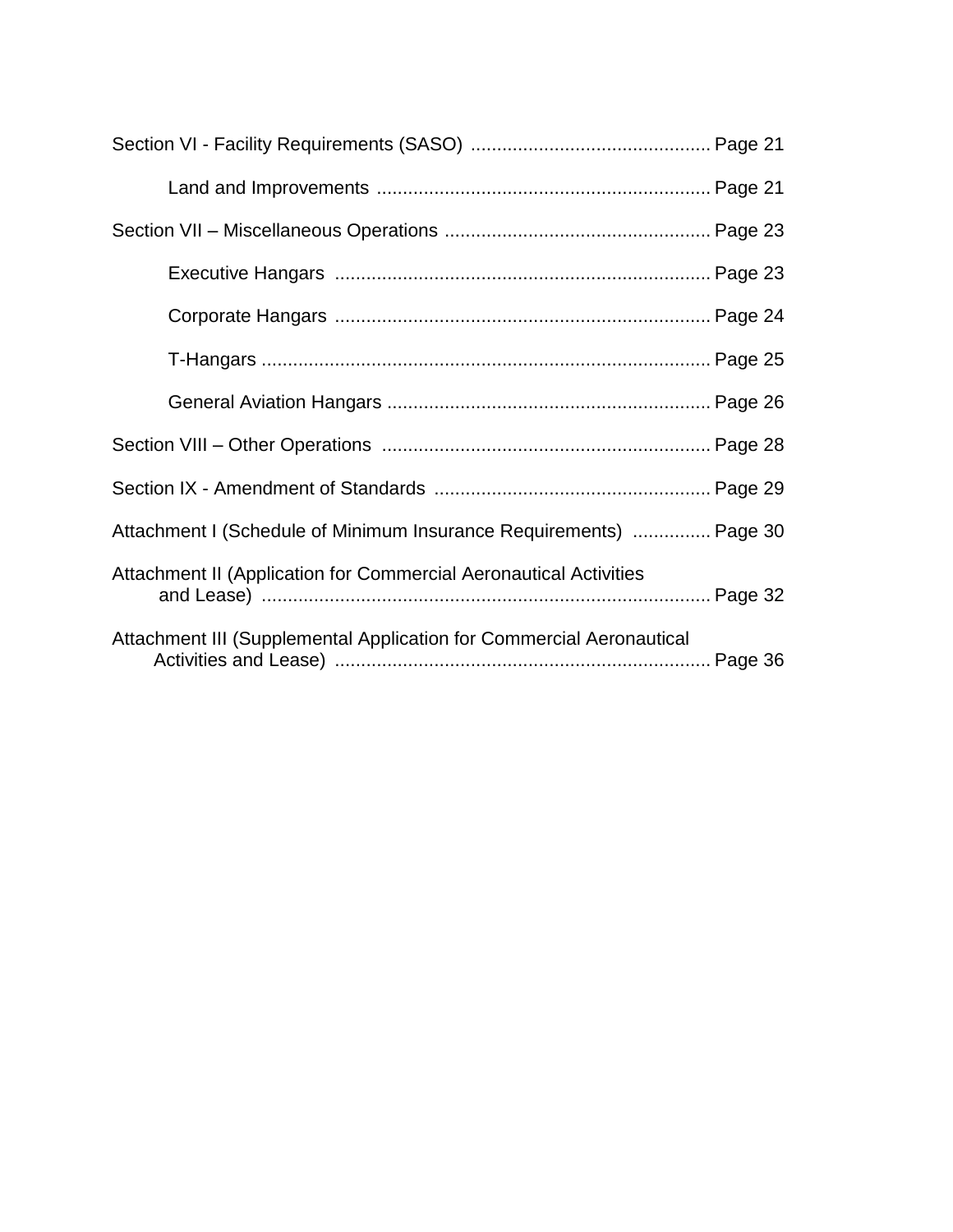#### **INTRODUCTION**

The Oklahoma City Airport Trust, recognizing the necessity of protecting the public health, safety, and interest in the Oklahoma City-owned Airports, and in order to foster, encourage, and insure the economic growth and orderly development of Aeronautical Activities, hereby promulgates and adopts the following procedures and minimum standards for the use of any land and/or facility on said Airports. The Minimum Standards and Requirements are set forth below as a minimum for a person or persons, partnership, company, trust, or corporation based upon and/or engaging in one or more Aeronautical Activities at the Airport. These standards are not intended to be all inclusive, as an Aeronautical Activity on the Airport shall be subject to additional federal, state, and local laws, codes, and ordinances; lease provisions; and other similar regulatory measures, including Airport Rules and Regulations, pertaining to all such activities.

Leasing of land and facilities owned or leased by the Oklahoma City Airport Trust for commercial or certain non-aeronautical purposes are governed by the Commercial Leasing Standards.

A copy of these Minimum Standards will be available online at: flyokc.com. Copies may also be requested by mail at: The City of Oklahoma City, Department of Airports, 7100 Terminal Drive, Unit 937, Oklahoma City, OK 73159-0937.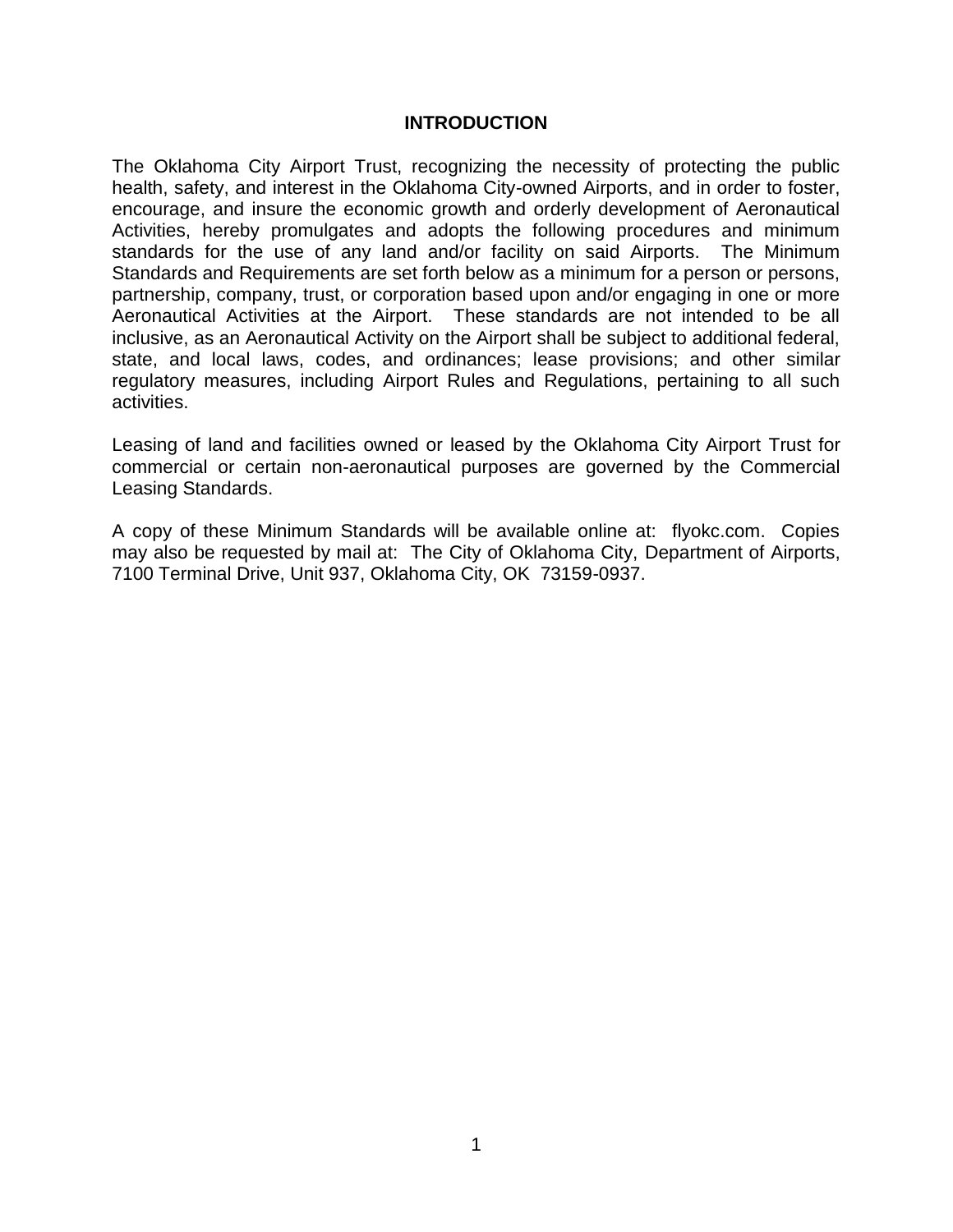### **SECTION I DEFINITIONS**

**Aeronautical Activity** – Any activity, whether conducted on or off Airport property, which involves, supports, makes possible, or is required for the operation of aircraft or which contributes to, or is required for, the safety of such operations. Activities within this definition commonly conducted on airports include, but are not limited to: general aviation; air taxi and charter operations; pilot training; aircraft rental and sightseeing; aerial photography; crop dusting; aerial advertising and surveying; scheduled and nonscheduled air carrier operations; aircraft sales and services; sale of aviation petroleum products; repair and maintenance of aircraft; repair of aircraft parts and accessories; sale of aircraft parts and accessories; parachute or ultralight activities; radio communication and navigation equipment; and any other activity which, because of its direct relationship to the operation of aircraft, can appropriately be regarded as an Aeronautical Activity. Activities such as model aircraft and model rocket operations are not aeronautical activities.

**Aircraft Charter** – An Aeronautical Activity in which a person or company is engaged in the business of providing air transportation (person or property) to the general public for hire, either on a charter basis or as an air taxi.

**Aircraft Radio and Avionics Sales and Service** – An Aeronautical Activity in which a person is engaged in the business of selling, repairing, and servicing aircraft radios, aircraft avionics, and associated aircraft instruments.

**Aircraft Rental or Leasing** – An Aeronautical Activity in which any person rents or leases aircraft or offers to rent or lease aircraft for hire or compensation.

**Airport(s)** – Will Rogers World Airport, Wiley Post Airport, and/or Clarence E. Page Airport.

**City** – The City of Oklahoma City.

**Commercial Hangar** – A hangar/building constructed exclusively to store or to maintain aircraft or to otherwise support a major commercial aeronautical activity such as those used by an FBO, SASO, and cargo operators. Aircraft stored, maintained, or utilized in conjunction with the hangar provides or contributes to the revenues of the owner/operator/lessee.

**Corporate Hangar** – A hangar/building that is generally clear spanned and capable of storing aircraft and is owned, operated, or managed by a corporate entity or a corporate aviation department of a corporate entity to store the owner's/corporation's aircraft which is intended for the sole use of the corporate owner/lessee. The use of the aircraft is adjunct to their primary corporate business. A corporate hangar may only be used for commercial purposes related to the corporate functions of the owner/operator/lessee corporate entity or the parent company of a corporate aviation department.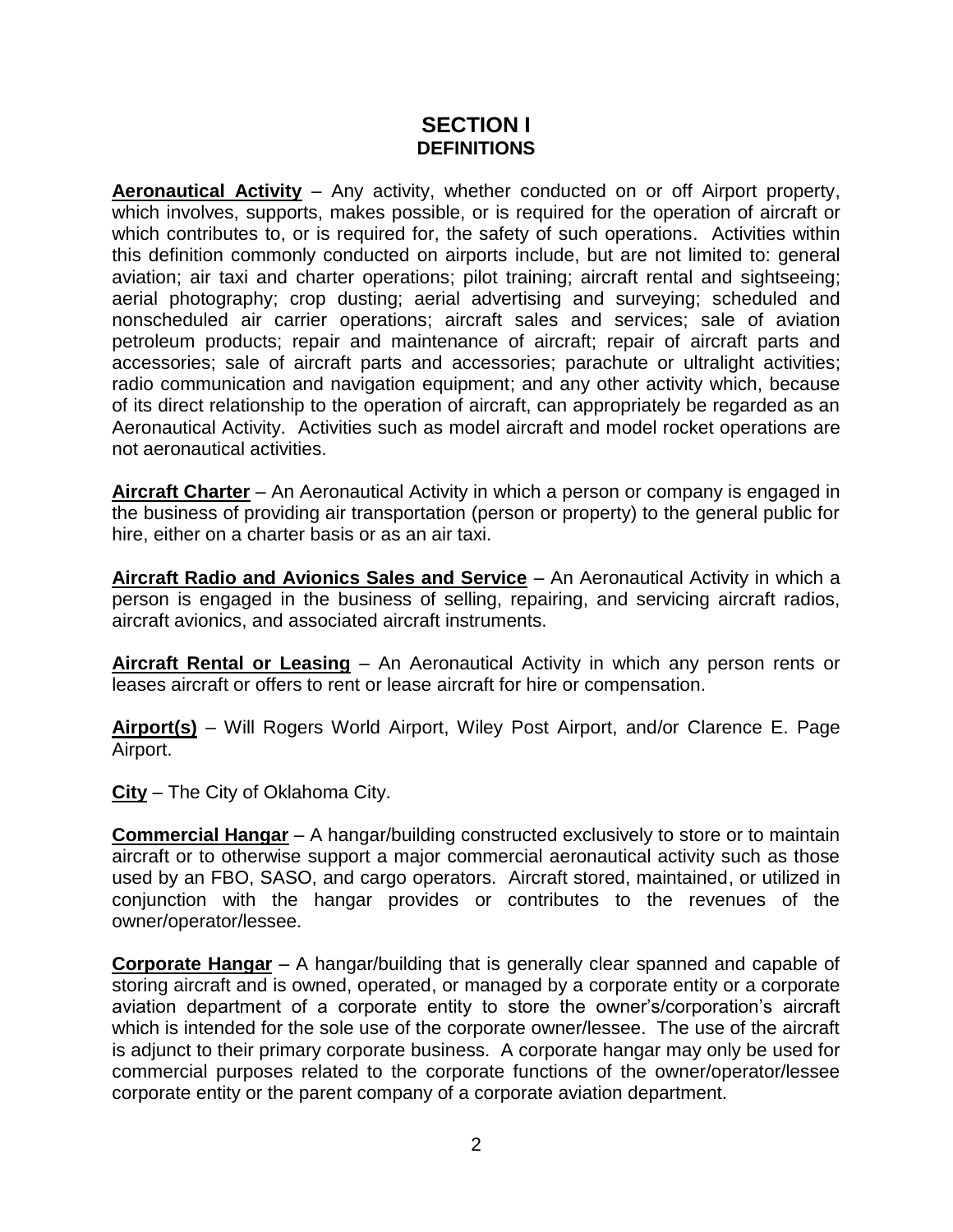**Director of Airports** – The Chief Administrator of Airports of The City of Oklahoma City.

**Executive Hangar** – A hangar/building that is capable of storing one or more aircraft. Aircraft stored or maintained in the hangar provides or contributes to the revenues of the hangar operator. Executive Hangars may be utilized by multiple parties or subtenants of the owner/operator/lessee.

**FAA** – Federal Aviation Administration.

**Fixed Base Operator (FBO)** – An Aeronautical Activity which offers public fueling and lubrication of aircraft, line service, parking of aircraft, storage of aircraft, repair/maintenance of aircraft, and repair/maintenance of avionics. In addition, the following services may be offered if approved by the Oklahoma City Airport Trust: sale of ground and flight instruction, aircraft charter services, aircraft rental, aircraft sales or leasing, sales of parts and accessories, and/or other related aeronautical activities not listed herein that may be approved by the Trust.

**Flight Training** – An Aeronautical Activity in which a person is engaged in giving or offering to give flight instruction leading to a pilot's certificate or rating for hire or compensation, or advertising, representing, or holding oneself out as giving or offering to give such instruction.

**General Aviation Hangar** – A small hangar at Wiley Post Airport or Clarence E. Page Airport that is owned or operated by the owner/operator of a general aviation aircraft for the sole purpose of storing the owner or operator's small general aviation aircraft. A general aviation hangar may not be used for any commercial purposes.

**Master Plan or Layout Plan** – The currently approved scaled dimensional layout of the entire Airport properties, indicating current and proposed usage for each identifiable segment.

**Minimum Standards (Standards)** – The qualifications established herein setting forth the minimum requirements to be met as a condition for the right to conduct Aeronautical Activities or Other Related Activities on the Airports unless otherwise agreed to by the Trust and lessee/operator in a lease agreement or other contract.

**Other Activity** – Any other activity, commercial or otherwise, not directly relating to aviation.

**Other Related Activity** – Any other activity, commercial or otherwise, related to an aeronautical activity.

**Person** – Any person, firm, general or limited partnership, corporation, trust, or association making application for, leasing, or using land or facilities at the Airports.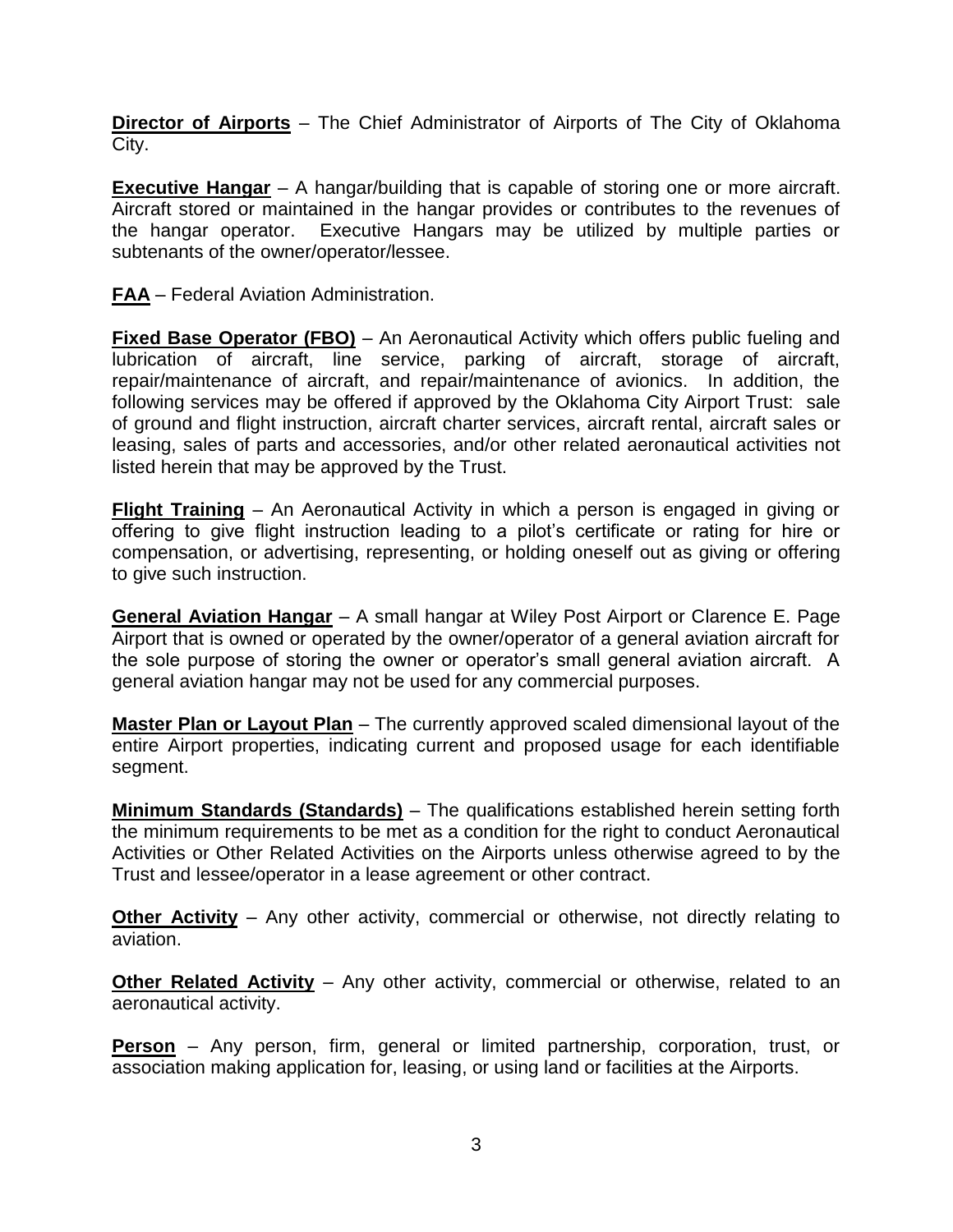**Rules and Regulations** – Rules and regulations as may be promulgated from time to time by the Director of Airports to protect the public health, safety, interest, and welfare on City-owned Airports and to augment the ordinances of The City of Oklahoma City pertaining to Airports.

**Specialized Aviation Service Operation (SASO)** – An Aeronautical Activity in which a person engages in one or more of the following, including, but not limited to: aircraft charter and taxi, aircraft engine and airframe maintenance, aircraft sales or leasing, aircraft repair services (radio, painting, upholstery, propellers, instruments, accessories), aerial photography, flight training and aircraft rental, or other similar activities.

**T-Hangar** – A large enclosed hangar at Wiley Post Airport or Clarence E. Page Airport consisting of T-shaped or such other configuration residing in the mid-section of the hangar that nests and divides the hangar into separate units that may be owned, operated, or managed by a single entity or multiple entities. A T-hangar may not be used for any commercial purposes and may not have individual unit ownership.

**TSA** – Transportation Security Administration.

**Trust** – The Oklahoma City Airport Trust.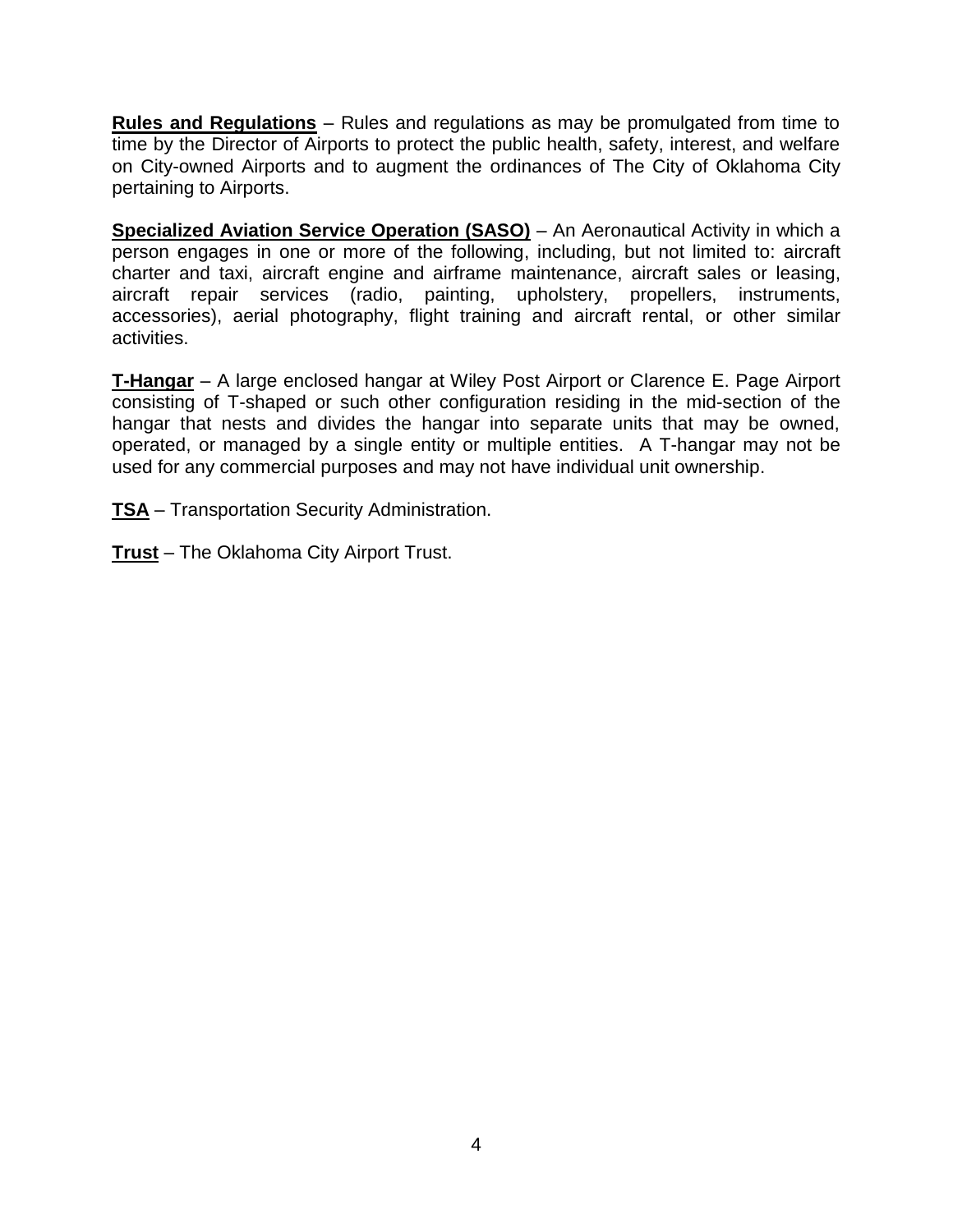# **SECTION II**

## **STANDARD REQUIREMENTS FOR AERONAUTICAL ACTIVITIES**

#### **A. General Provisions**

Every applicant for permission to conduct aeronautical activities or other related activities at the Airport shall satisfy The Oklahoma City Airport Trust through its authorized representative, the Director of Airports, that the applicant meets the following requirements:

- 1. Applicant has a history of management and personal ability in conducting the same or similar or comparable type of service or activity in a good workmanlike manner.
- 2. Applicant has the financial responsibility and capability to provide facilities, activity, or services proposed.
- 3. Applicant has or can reasonably secure necessary certificates from the FAA or other authority where the same are required for the activity proposed.
- 4. Applicant has furnished or can furnish suitable indemnity insurance and/or surety such as a bond to protect and hold the City and the Trust harmless from any liability in connection with the conduct of the aeronautical activity proposed. The applicant will furnish insurance in the amounts as stated in **Attachment I**.

#### **B. Application**

Any person wishing to acquire the use of land or establish or use any facility on the Airport for an aeronautical or any other related activity shall be furnished a copy of these Minimum Standards and/or other applicable Leasing Standards and Policies, as amended from time to time, and shall thereupon make application in writing, filed with the Director of Airports, setting forth in detail the following:

- 1. The name and address of the applicant.
- 2. The proposed land use, facility, and/or activity sought or services to be offered including the amount of land to be leased, the size of any buildings or structures to be constructed on Airport property, and the number and type of aircraft to be used or served.
- 3. The names and the qualifications of the personnel to be involved in conducting such activity.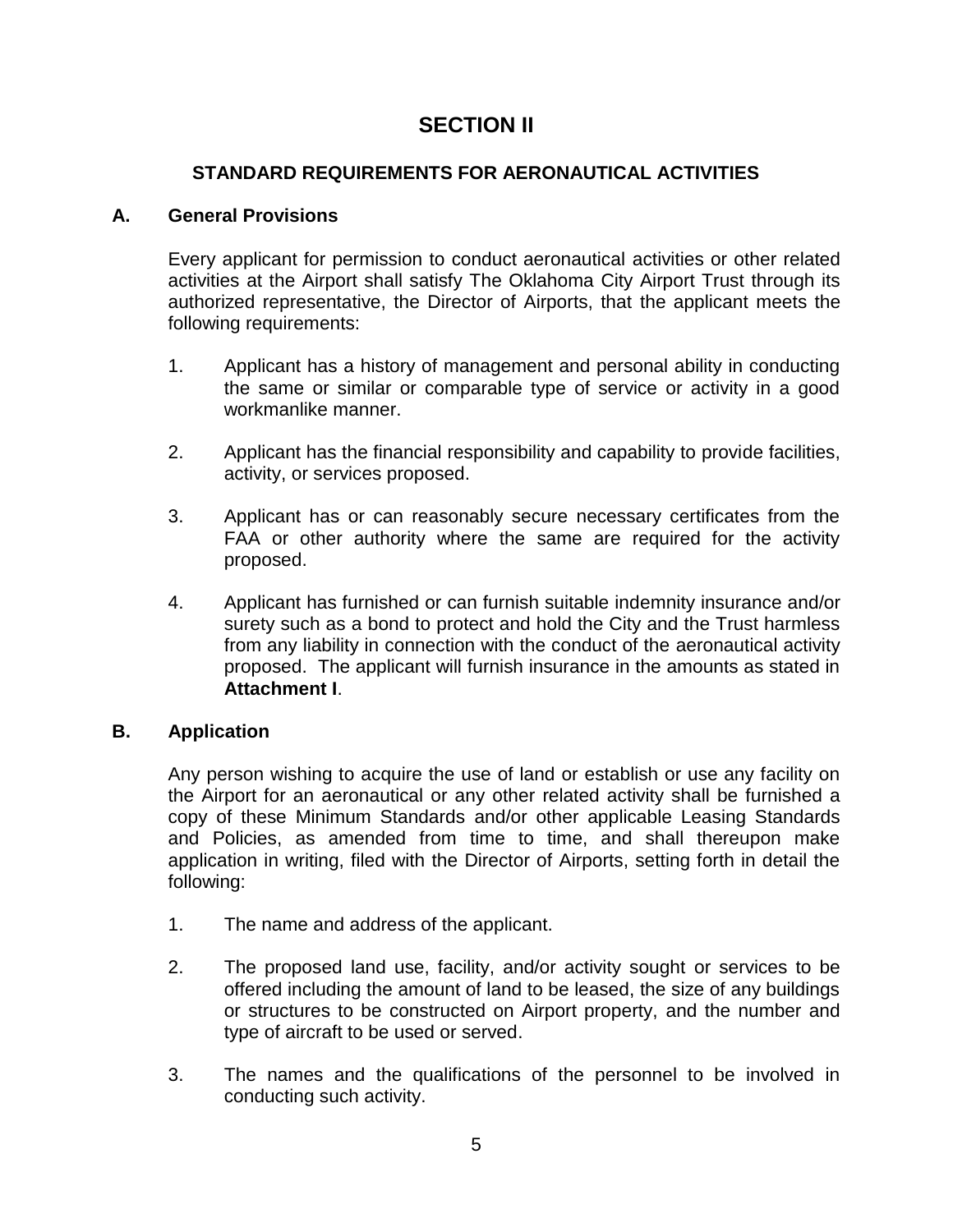- 4. The financial responsibility (audited income statement and balance sheet) and ability of the applicant and operator to carry out the activity sought.
- 5. The tools, equipment, services, and inventory, if any, proposed to be furnished in connection with such aeronautical activity. The number of persons to be employed and hours of proposed operations should also be included.
- 6. The requested or proposed date for commencement of the activity and the term of conducting the same.
- 7. The estimated cost of any structure or facility to be furnished, the proposed specifications for same, and the means or method of financing such construction or acquisition of facilities.
- 8. The specific types and amounts of insurance proposed in accordance with minimum requirements for the activity declaring any deductibles or selfinsurance retention amounts.

Each application shall be considered on its own merit, and the Trust reserves the right to reject any application with or without cause.

#### **C. Lease and Contract Clauses**

Upon the approval by the Director of any such application as submitted or modified, the Airport staff will prepare a lease or contract agreement setting forth the terms and conditions of the land and/or facility use. It is the intent of the Trust to require Airport tenants, including Fixed Base Operators, to provide certain services through a lease agreement. The lease agreement will be based on the "net" lease concept. More specifically, the total cost of amortizing the investment and maintenance will be borne by the lessee/operator. In every instance the lease agreement shall be conditioned upon or contain language assuring:

- 1. The Minimum Standards are incorporated into said lease or contract agreement by reference and there shall be original and continued compliance with the Standards required for each particular aeronautical or other related activity approved.
- 2. Any structure or facility to be constructed or placed upon said Airport shall be constructed in a manner to conform to all safety regulations of the State of Oklahoma and The City of Oklahoma City, and shall be in compliance with the requirements of current building codes and fire regulations of The City of Oklahoma City; and any construction once commenced will be diligently prosecuted to completion.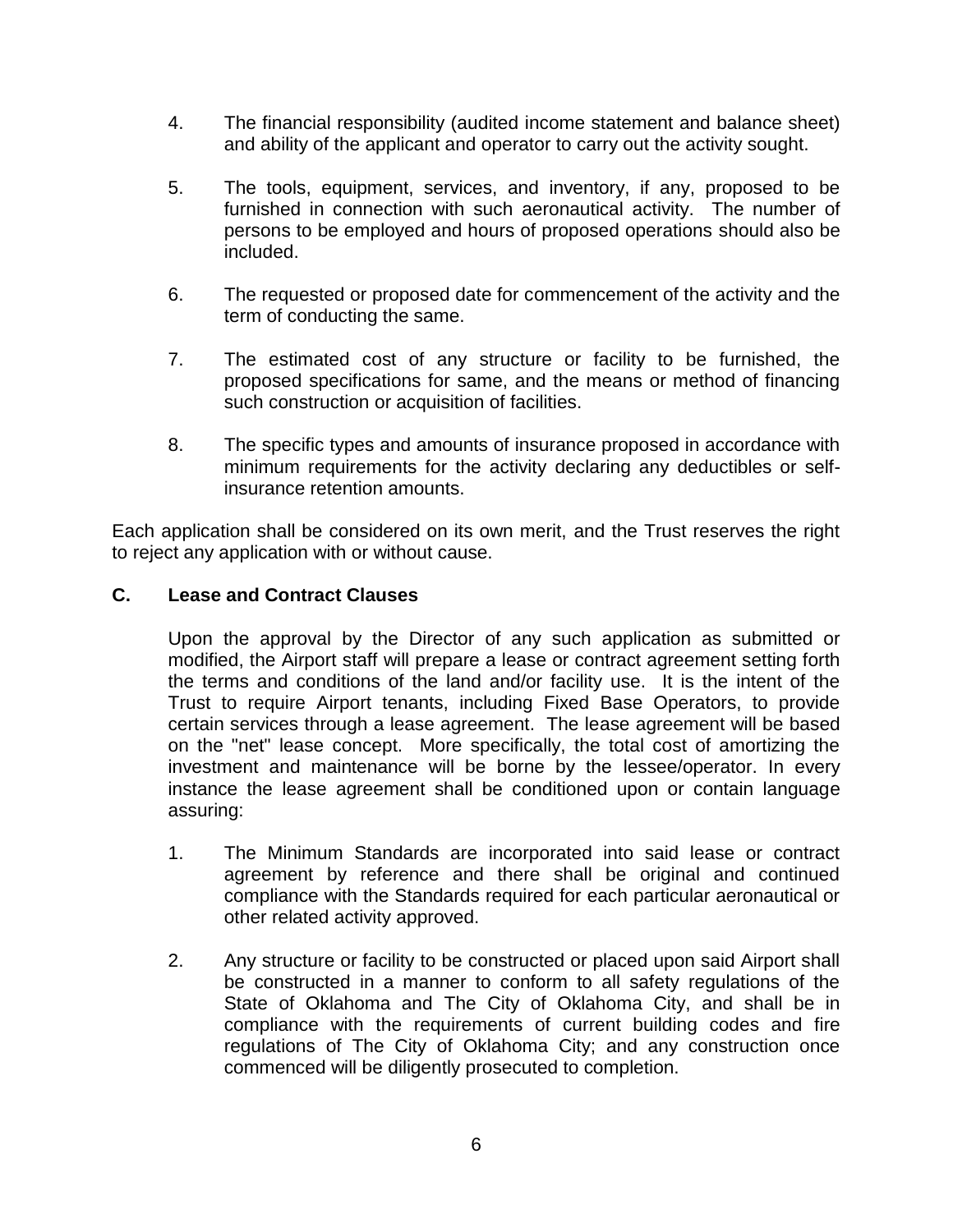- 3. The right shall be reserved in the Trust to modify or add to the "Minimum Standards for Aeronautical Activities and Leasing of Land and Facilities at Oklahoma City Airports," and that any lease, contract, or agreement entered into with an applicant shall be terminated or cancelled in the event of failure to comply with any modification or amendments to Standards after notice thereof shall have been given.
- 4. No exclusive right will be permitted for the use of the airport by any person providing, or intending to provide, aeronautical services to the public.
- 5. The lessee/operator and its transferee must agree to comply with pertinent statutes, Executive Orders and such rules as are promulgated to ensure that no person shall, on the grounds of race, creed, color, national origin, sex, age, or disability be excluded from participating in any activity conducted with or benefiting from Federal assistance.
- 6. All operations on Airport property will be consistent with local, state, and federal laws, standards, and policies and procedures established by the Director or Trust including noise abatement procedures.
- 7. The Oklahoma City Airport Trust has developed an "Airport Master Plan." The plan indicates the Trust's intentions to provide essential support services by allocating space for various Aeronautical Activities as a priority. Activities not in accordance with the Airport Master Plan may not be permitted.
- 8. Airport security shall be maintained at all times in accordance with all applicable federal, state, and local requirements and standards or directives established by the Director, the Trust, the FAA, and/or TSA.
- 9. Any lease or contract for use of airport land or facilities will be subordinate to any existing or future agreement between the Trust, the City, and the United States, Federal Aviation Administration, relative to the operation or maintenance of the Airport which is a condition precedent to the receipt and expenditure of federal funds for the development of the Airport.
- 10. Lessee/operator shall be responsible for any taxes on personal, real, or other property leased by or owned by the lessee/operator that is levied by any agency or unit of government.
- 11. The Airport Director reserves the right to deny any activity if the activity is deemed to be unsafe.
- 12. Lessee/operator will be generally required to indemnify, defend, and hold harmless the Trust and the City for losses or claims that arise as a result of lessee's/operator's actions, activities on the airport, or use of airport property or facilities. Lessee/operator will be required to carry various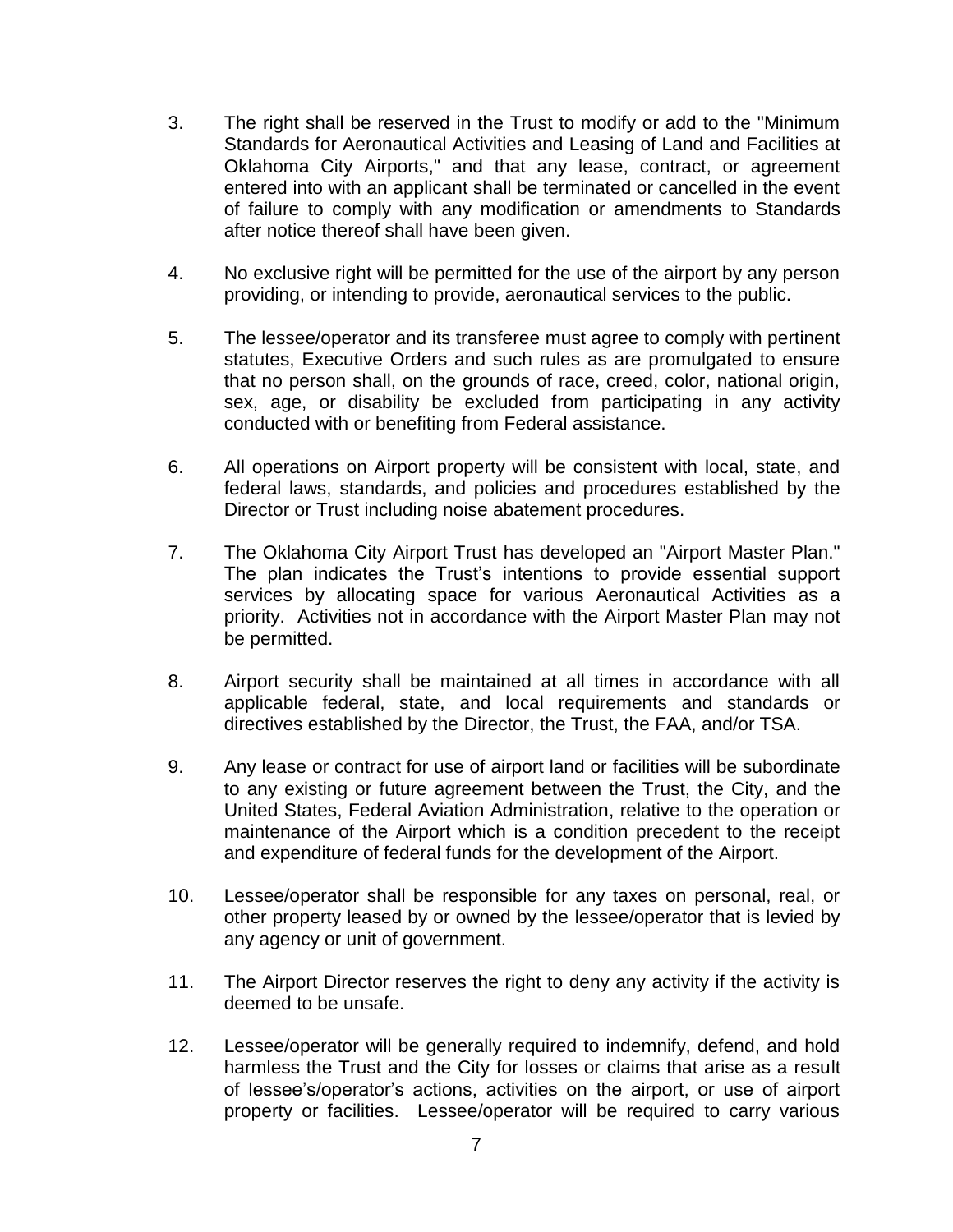types of insurance necessary to protect the Trust and the City from losses that may occur as a result of the lessee's/operator's actions or activities and to name the Trust and City as additional insured. See Attachment I on limits of coverage.

#### **D. Ground Lease Policy**

Land will be leased in accordance with the Airport Master Plan, Trust Indenture, the Trust's Lease with the City, and as deemed appropriate by the Trust and the City. Total cost of amortizing any construction investment, as well as maintenance of facilities and the leased premises, shall be borne by the lessee/operator. Proposed hangars and facilities must comply with the minimum standards requirement. A copy of a sample general lease agreement is available upon request for review. The following lease terms and conditions outline this policy.

#### **E. Common Lease Terms for New Construction Projects**

- 1. Rentals
	- a. Ground Rental
		- (i) Effective January 1, 2017, the ground lease rate shall be \$0.13 per sq. ft. per year for aviation use property and will be subject to escalations throughout the lease term.
		- (ii) Ground lease payments will begin on the first day of the month after the approval of the lease agreement by the City.

#### b**.** Infrastructure Improvement Amortization Fees

In the event the Trust provides infrastructure improvements to support the development of the leased premises, the lessee/operator shall reimburse the Trust for all construction costs and related expenses for construction of infrastructure improvements made available for the square footage of the premises to be leased. Infrastructure improvements may include, but are not limited to, water, stormwater, sanitary sewer, or road construction costs. The annual square foot rate for such infrastructure improved premises shall be determined by amortizing the total cost over a 16-year period, applied to the square footage of the premises to be leased.

2**.** Hangar/Facility Amortization

All construction financed, whether financed by the lessee/operator directly, through financing secured by the lessee/operator from a third party such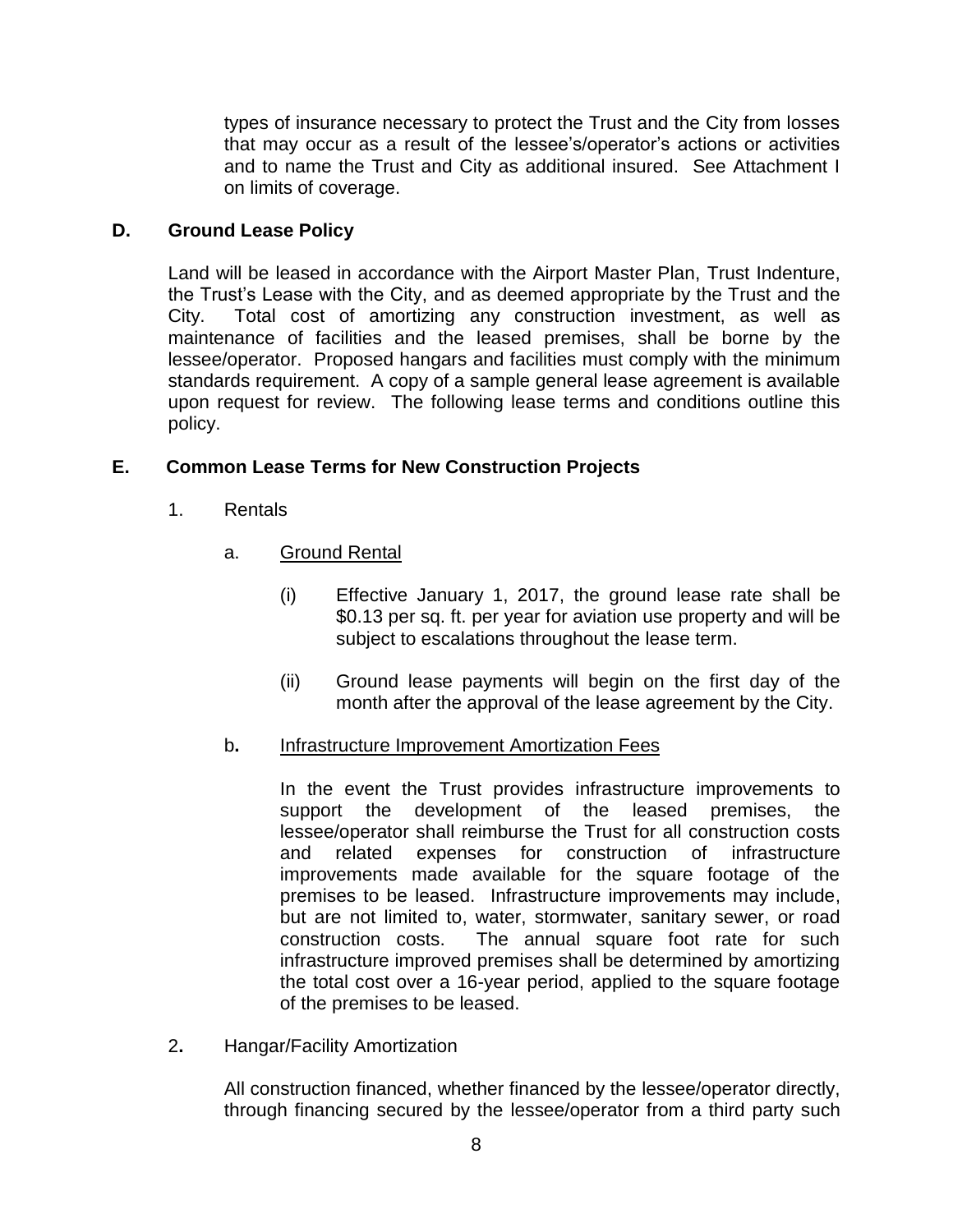as an approved lending institution, or by the Trust, may only be amortized for a period equal to or less than the primary lease term. Financing may be available from the Trust depending on the project's scope and size.

- 3. Lease Term
	- a. Generally, most Aeronautical or Other Related Facilities will have an initial lease term of 20 years. Executive or Corporate Hangars have an initial lease term of 15-20 years.
	- b. T-Hangars and general aviation hangars (less than 10,000 square feet) at Clarence E. Page Airport have an initial lease term of 5 years. All other general aviation hangars have an initial term of 5- 15 years.
	- c. T-Hangars at Wiley Post Airport have an initial lease term of 15 years.
	- d. In no case shall there be a lease term longer than the limit set forth by law or allowed by the FAA.
- 4. Construction
	- a. All plans and specifications for new construction or alterations to existing facilities shall be approved in writing prior to construction as it relates to the following, but not limited to: Receipt and approval of an FAA 7460-1, Notice of Proposed Construction or Alteration Application; architectural conformity; location of building lines; proper hangar clearances; and other specifications that may apply to conform to Airport and FAA standards.
	- b. Improvements or alterations to the leased premises become the property of the City upon completion unless otherwise stated in the agreement. The lessee/operator is responsible for all maintenance costs.
	- c. Within 30 days of completion of construction or alteration, the lessee/operator will submit a complete set of "as-built" record drawings, plus an electronic AutoCAD version thereof, with a detailed cost breakdown.
	- d. All buildings and construction shall obtain all applicable city, state, and federal permits and meet all applicable building and fire codes as well as any other specific requirements established by the Director of Airports.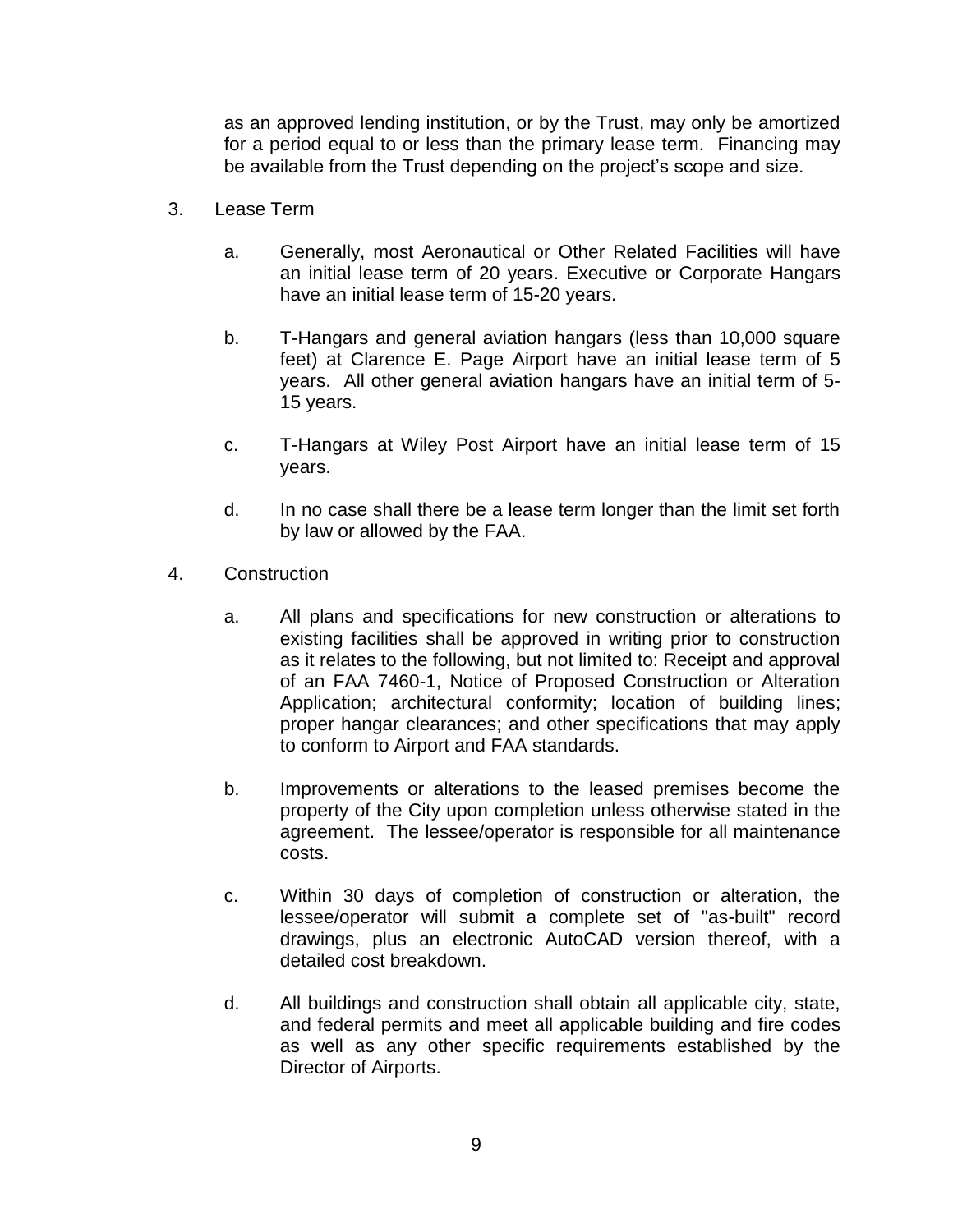- e. All utilities, including electrical, telephone, gas lines, or fiber, will be underground; and the lessee/operator shall bear the expense of relocating utilities on the leased property. Plans and specifications for the construction of utilities, including those constructed by the utility companies, shall require prior written approval by the Director of Airports.
- f. Lessee/operator and/or its contractor(s) may be required to provide assurance for the completion of construction of the hangar or facilities to be built and to indemnify, defend, and hold harmless the Trust and the City for lessee's/operator's construction activities. During all construction, lessee/operator and/or its contractor(s) will be required to carry minimum levels of insurance that name the Trust and the City as additional insured.
- g. All paving and other construction shall be permanent, fire resistant, and compatible with the design, material, and landscaping of the basic structures of the Airport.
- 5. Maintenance
	- a. Maintenance of pavements constructed by the Trust/City will be performed by the Trust/City. The lessee/operator will maintain all other facilities and pavements, unless otherwise agreed by the lessee/operator and the Director of Airports.
	- b. Landscaping of facilities is required and shall be consistent with the Airport's wildlife mitigation strategies so that any landscaping is not an attractant to wildlife. The lessee/operator will be required to provide a plan for landscaping which will be approved by the Director of Airports. The landscaping shall be maintained by the lessee/operator in a neat, clean, and aesthetically pleasing manner.
	- c. The Trust may require, as a condition of the lease agreement, a jointly performed or a professional facilities maintenance inspection and report of the roof, structural, plumbing, electrical, and mechanical systems every five years.
- 6. Title to Hangar and Facilities

While facilities and improvement constructed by lessee/operator are being amortized, title to any hangars and facilities constructed or improved generally remains with the lessee/operator, but vests in the Trust at the end of the initial or primary lease term, free and clear of all liens and encumbrances including construction, materialmen, or mortgage liens. After title vests to the Trust, lessee/operator will be subject to Minimum Standards for Leasing of Existing Trust Owned Facilities. Generally at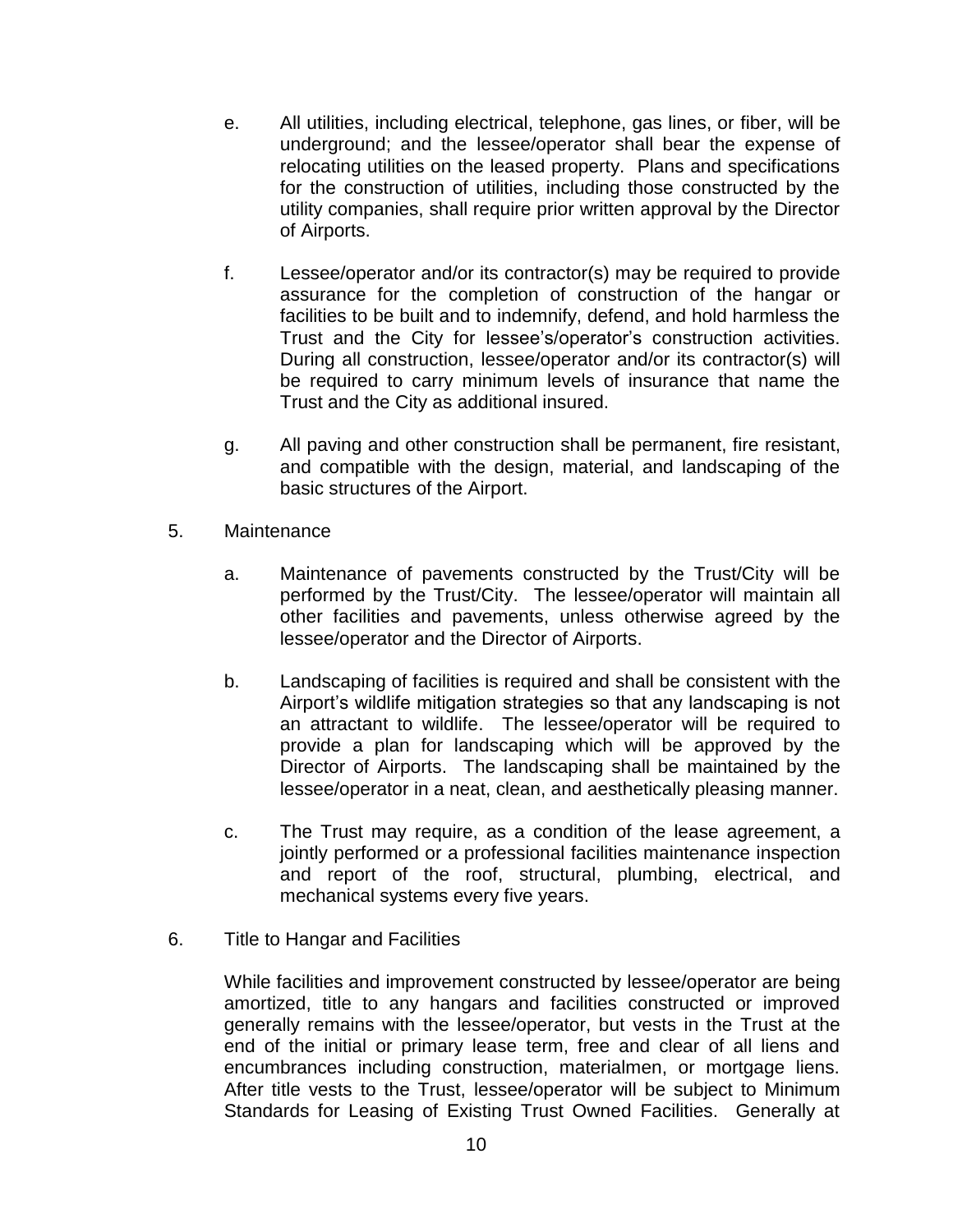Clarence E. Page Airport, title does not vest to the Trust and the premises will be required to be removed at the termination or expiration of the lease unless otherwise agreed to by the parties.

#### **F. Lease of Existing Trust Owned Facilities**

The Airport, from time to time, has facilities that become available to lease for aeronautical activities and may choose to lease those structures.

#### 1. Rentals

#### a.Ground Rental

- (i) Effective January 1, 2017, the ground lease rate is \$0.13 per sq. ft. per year for aviation use property and will have periodic escalations throughout the lease term.
- (ii) Ground lease payments will begin on the first day of the month after the approval of the lease agreement by the City.

#### b. Infrastructure Improvement Amortization Fees

In the event the Trust provides infrastructure improvements to support the development of the leased premises, the lessee/operator shall reimburse the Trust for any construction costs and related expenses for construction of infrastructure improvements made available for the square footage of the premises to be leased. Infrastructure improvements may include, but are not limited to, water, stormwater, sanitary sewer, fiber, or road construction costs. The annual square foot rate for such infrastructure improved premises shall be determined by amortizing the total cost over a 16-year period, applied to the square footage of the premises to be leased.

#### 2. Building Rental

Building rental shall be based on a percentage of not less than 4% per annum of the "Appraised Actual Cash Value" as determined by an appraisal. Each subsequent year there shall be a 2% increase in the previous year's annual rental. The appraised amount shall be the basis of the rental calculations during that period. In the event the Trust owned facility's construction costs are still subject to debt service payments, the building rent shall at a minimum satisfy the debt service payment plus 1%.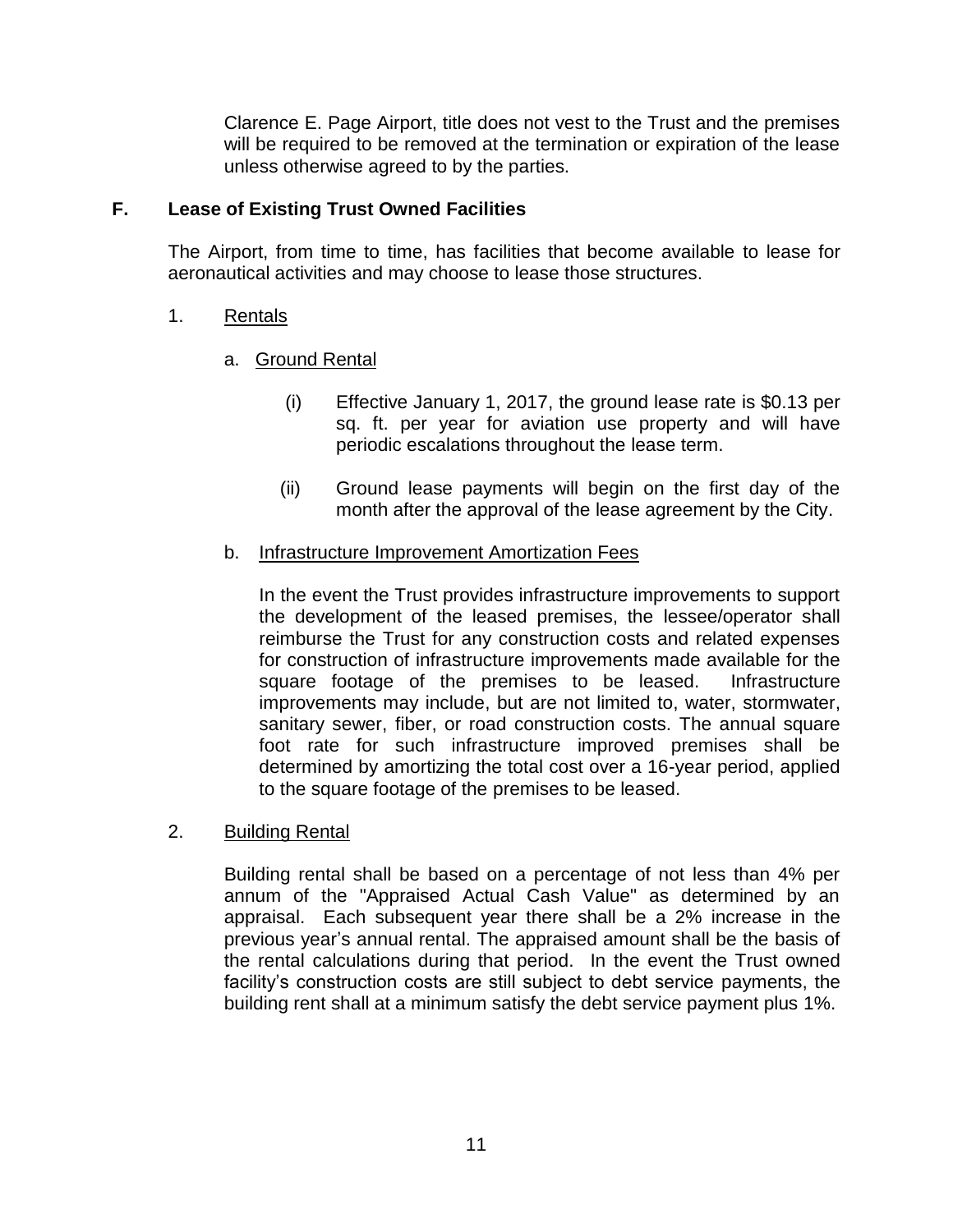#### 3. Facilities Maintenance Rental

- a. Building maintenance (structural, exterior, and roof maintenance) to be provided by the Trust shall be charged at the rate calculated as follows:
	- (i) Two percent (2%) of the appraised actual cash value.
	- (ii) All other maintenance responsibilities will be negotiated in the lease agreement, but generally the lessee/operator is responsible for all other maintenance.
- b. Facility Maintenance Inspection
	- (i) The Trust may require, as a condition of the lease agreement, a joint inspection of the Facility and/or Leased Premises to determine any needed repairs and other maintenance items to be accomplished by the lessee/operator.
	- (ii) The Trust may require, as a condition of the lease agreement, that a professional inspection and report of the mechanical systems will be done no less than every 5 years or when deemed necessary.
- c. Pavement maintenance rental shall be twenty percent (20%) of the average cost of the replacement of the ramp or apron divided by the anticipated life of fifteen (15) years for asphalt and twenty (20) years for concrete, on a square footage basis, to be calculated as follows:
	- (i) Replacement Cost as Determined Annually for Asphalt Per Square Foot  $X$  .20 = Rate Per Square Foot 15 years
	- (ii) Replacement Cost as Determined Annually for Concrete Per Square Foot X .20 = Rate Per Square Foot 20 years
- 4. Term

The primary lease period of most Trust owned facilities is five (5) years, but the lease agreement may provide for an option of additional five-year term(s). The initial term and option is negotiable; however, the basis of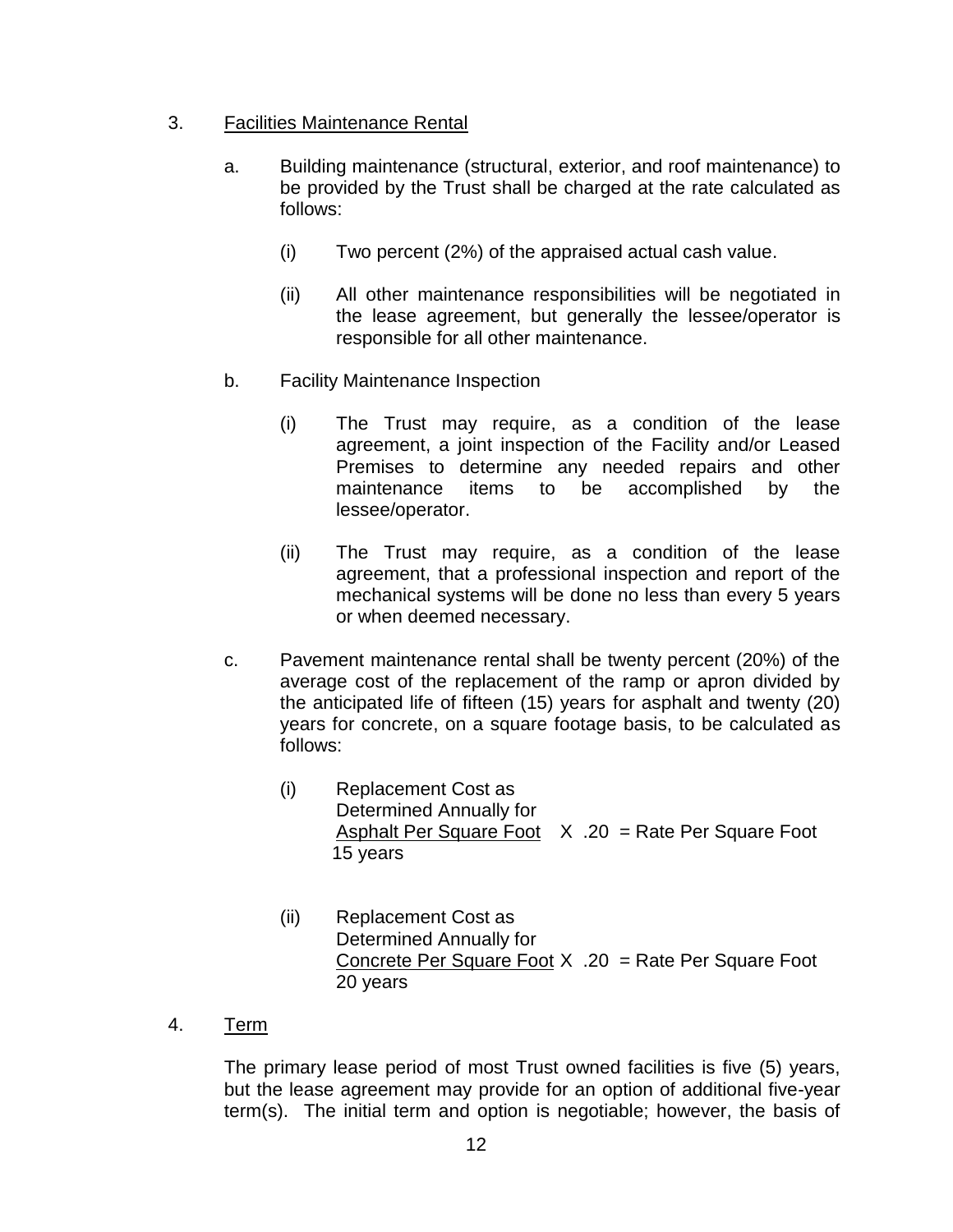the rental calculations shall be determined from the five-year appraised amount.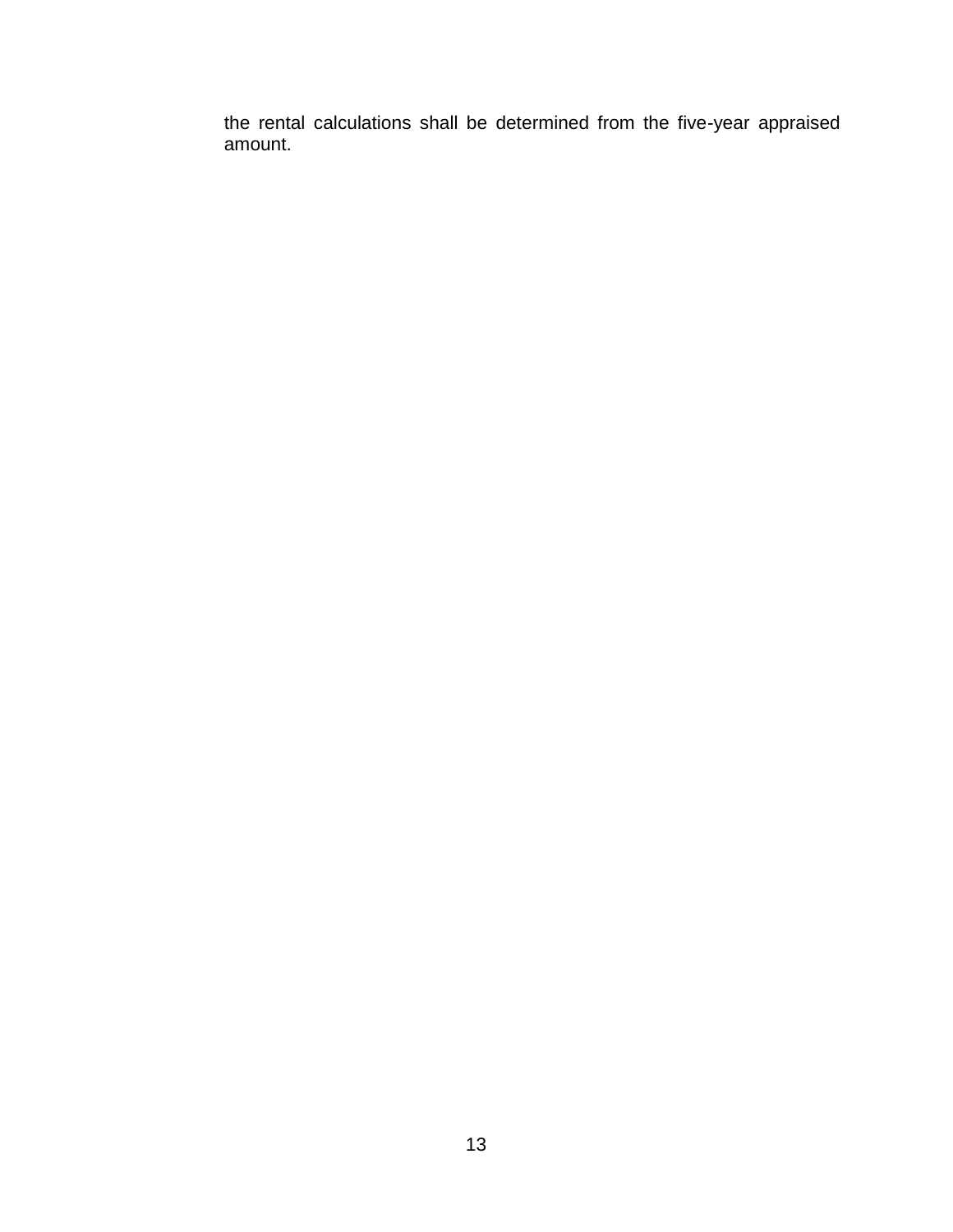## **SECTION III STANDARDS FOR FIXED BASE OPERATIONS (FBO)**

In addition to meeting the requirements of Section II, every person conducting the following activities shall meet the additional requirements as hereinafter set out:

#### **A. Fixed Base Operator (FBO)**

Persons conducting commercial aviation fueling, oil and fuel sales, and services to the public on the Airport shall be required to provide:

- 1. Aviation fuel and jet fuel.
- 2. An adequate inventory of at least two brands of generally accepted grades of aviation engine oil and lubricants.
- 3. At least two (2) above ground 10,000-gallon fuel storage tanks, one for each fuel type. Underground storage tanks are no longer allowed on any of Oklahoma City's Airports.
- 4. Proper mobile fuel dispensing equipment to service all types of aircraft.
- 5. A per gallon fuel flowage fee to be paid to the Trust/City on fuel delivered into FBO tanks and/or trucks. Fuel flowage fees will be established annually by the Director of Airports and approved by the Trust and the City.
- 6. Properly trained line personnel on duty at least eight hours of every calendar day, seven days a week, and on call by readily accessible means at other hours during the day or night. The FBO and its personnel shall exercise care to prevent the overflow of fuel. Smoking, use of radio transmitter or receiver, or use of any electronic devices including cell phones is prohibited during fueling or defueling activities.
- 7. Proper equipment and FAA certified personnel for repairing and servicing aircraft, aircraft engines, airframe, and aircraft avionics.
- 8. Suitable hangar storage facilities, hard surfaced aircraft parking, and tiedowns.
- 9. Conveniently located heated and air conditioned lounge or waiting rooms for passengers and airplane crews for itinerant aircraft, together with sanitary restrooms and public telephones.
- 10. Adequate towing equipment and parking and tie-down areas to safely and efficiently move aircraft and store them in all reasonably expected weather conditions.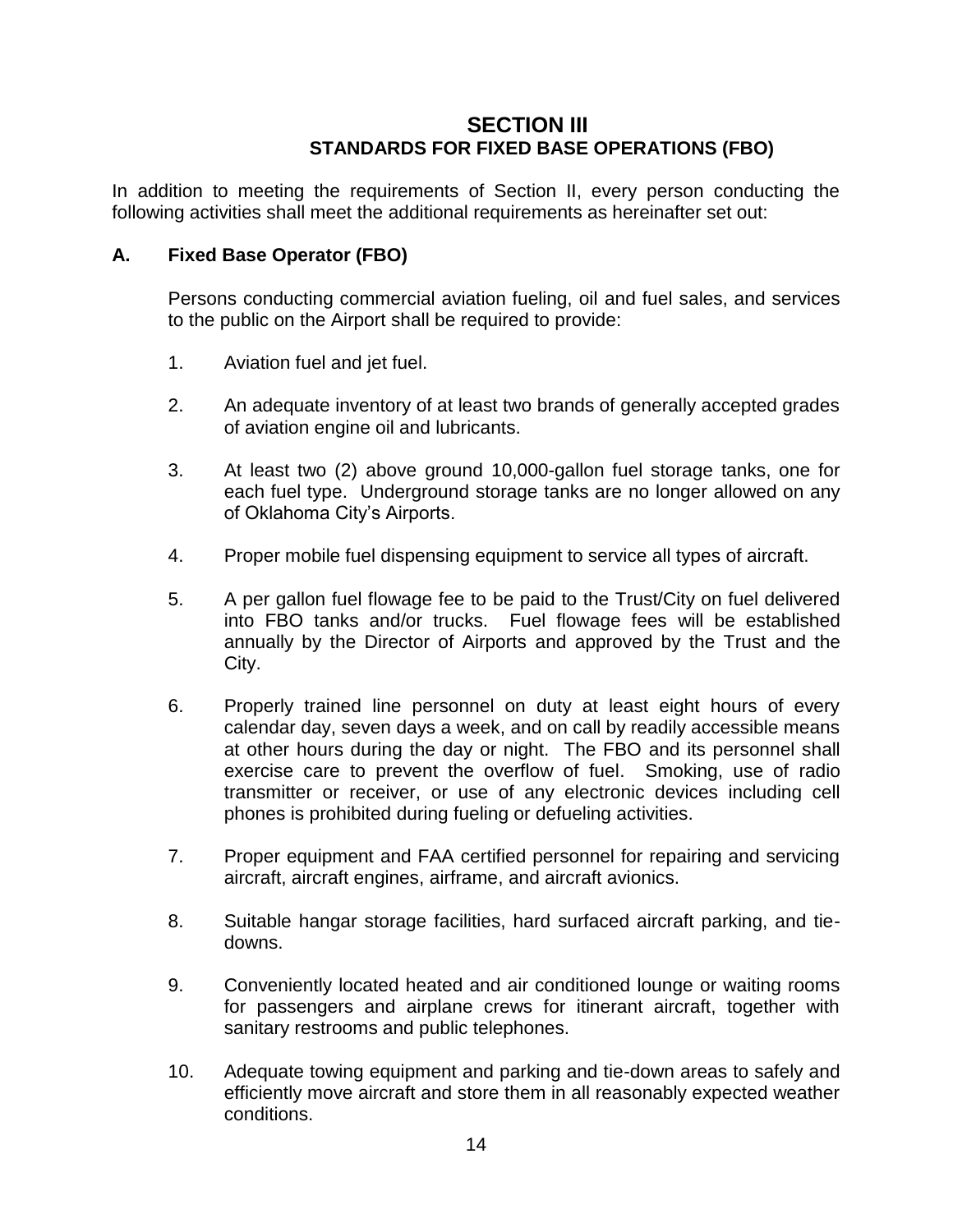- 11. Adequate grounding facilities for aircraft and fueling equipment at fueling and defueling locations to eliminate the hazards of static electricity, and approved types of fire extinguishers or other equipment commensurate with the hazards involved in refueling and servicing aircraft. FBO personnel shall have readily accessible spill mitigation equipment and materials, and a hazardous substance remediation contractor identified and available to respond within reasonable time of a spill.
- 12. Adequate, lawful, and sanitary handling and disposal, away from the Airport, of all trash, waste, and other materials including, but not limited to, used oil, solvents, and other waste. The piling or storage of crates, boxes, barrels, and other containers will not be permitted within the leased premises.
- 13. Proper equipment for repairing and inflating aircraft tires, changing engine oil, washing aircraft, aircraft windows and windshields, and recharging or energizing discharged aircraft batteries and starters.
- 14. Optional Services permitted by FBO: Each service below shall meet all applicable requirements as found herein and outlined in Standards for Specialized Aviation Service Operations (SASO).
	- a. Aircraft Charter
	- b. Aircraft Sales
	- c. Aircraft Flight Training
	- d. Aircraft Rental
- 15. There shall be no truck-to-truck transfers of fuel unless approved in advance by the Director of Airports. De-fueling of aircraft at Will Rogers World Airport shall only occur when the Airport Rescue and Fire Fighters are notified; are on standby; and approve of such defueling, having found it consistent with the applicable fire codes and standards.
- 16. The lease terms and conditions shall permit the applicant to engage only in those specific commercial aeronautical activities as approved by the Director. Any change or expansion in the nature of an FBO's approved commercial pursuits, whether they necessitate additional facilities or the enlargement of the original facilities or not, will require formal application to the Trust and appropriate lease amendments in compliance with the applicable Minimum Standards.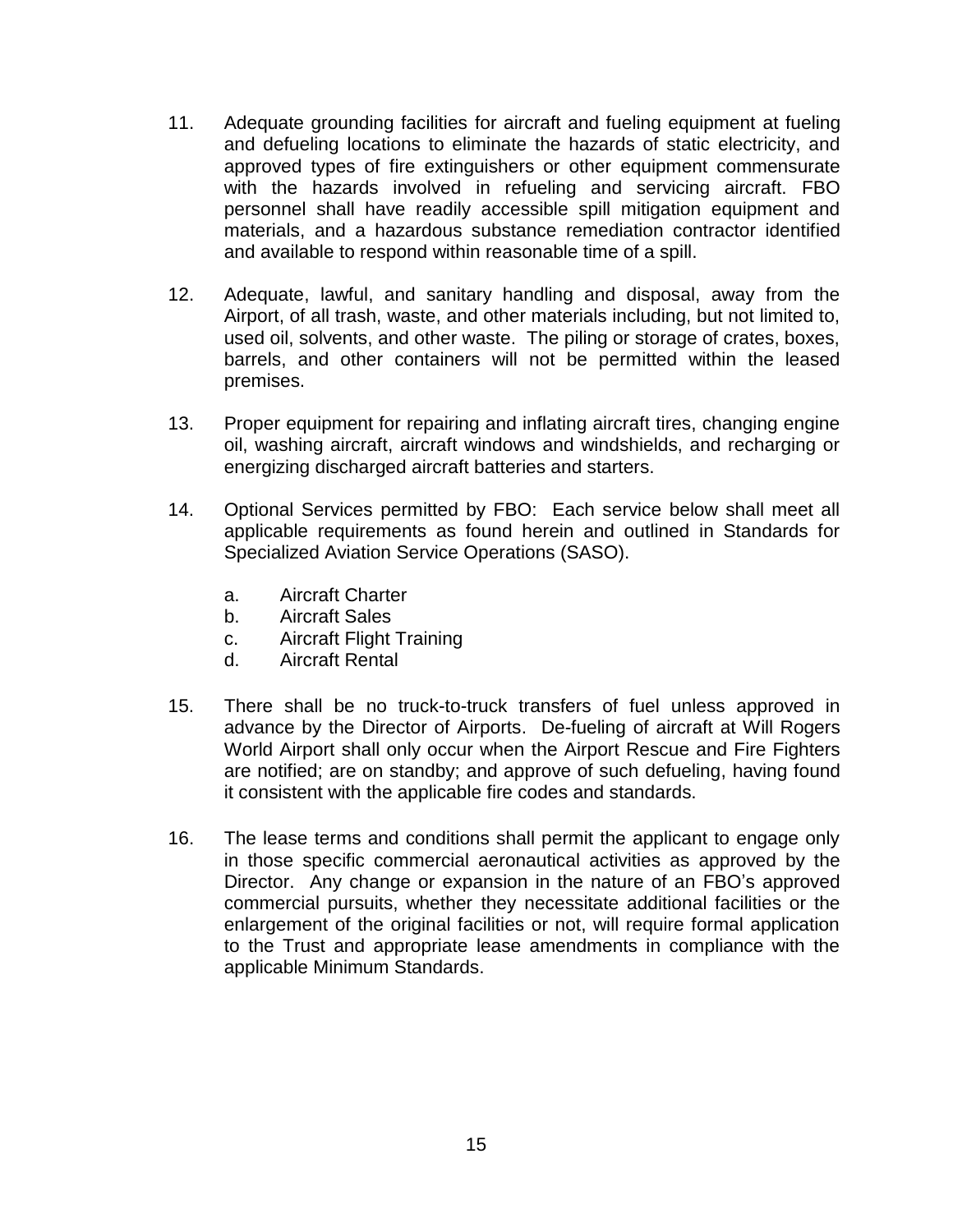## **SECTION IV FACILITY REQUIREMENTS (FBO)**

#### **A. Land and Improvements**

1. The minimum ground lease for a Fixed Based Operator (FBO) shall be:

| а. | Will Rogers World Airport | 350,000 Sq. Ft. |
|----|---------------------------|-----------------|
|    | <b>Wiley Post Airport</b> | 300,000 Sq. Ft. |
|    | Clarence E. Page Airport  | 250,000 Sq. Ft. |

#### 2. The minimum facilities constructed shall be:

| а. | Commercial Hangar:        |                |  |
|----|---------------------------|----------------|--|
|    | Will Rogers World Airport | 25,000 Sq. Ft. |  |
|    | <b>Wiley Post Airport</b> | 20,000 Sq. Ft. |  |
|    | Clarence E. Page Airport  | 18,000 Sq. Ft. |  |

#### b. Paved Apron:

| Will Rogers World Airport | 125,000 Sq. Ft. |
|---------------------------|-----------------|
| <b>Wiley Post Airport</b> | 100,000 Sq. Ft. |

- 3. Clarence E. Page Airport 75,000 Sq. Ft.
- c. Auto Parking: Sq. Ft. as listed below or per City Code, whichever is greater.

| $\overline{1}$ . | Will Rogers World Airport | 50,000 Sq. Ft. |
|------------------|---------------------------|----------------|
| 2.               | Wiley Post Airport        | 45,000 Sq. Ft. |
|                  | Classness E. Dage Airport | OF OOO CALLEY  |

3. Clarence E. Page Airport 35,000 Sq. Ft.

#### d. Office Space:

Adequate to house office, pilots' lounge, restroom facilities, and appropriate shop areas.

#### e. T-hangars:

T-hangars shall be constructed with at least ten (10) individually partitioned spaces containing doors, and will be in accordance with all applicable codes established by the City of Oklahoma City.

3. Detailed plans and specifications of all construction and architectural design shall require the written approval of the Director of Airports before any construction takes place.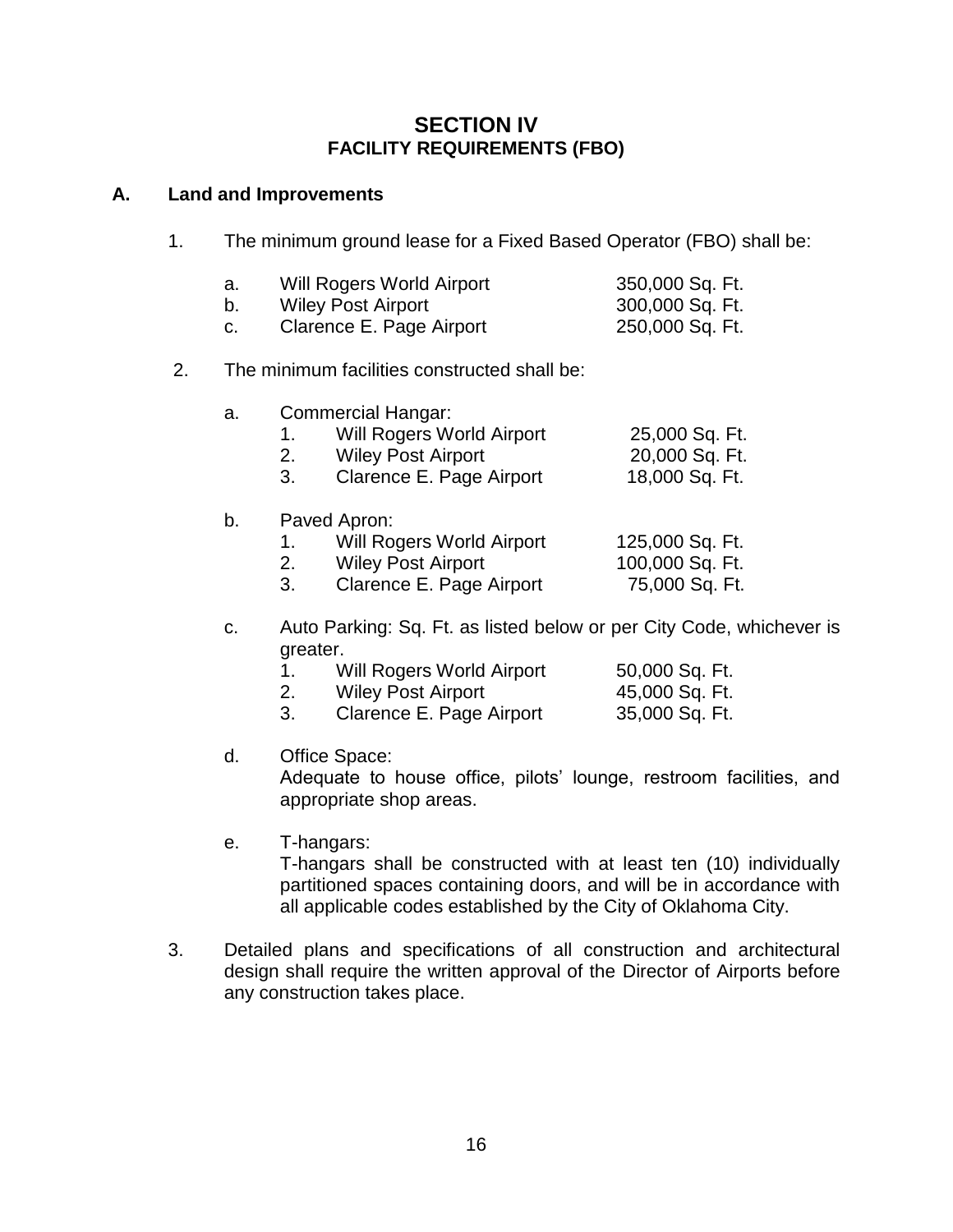## **SECTION V**

#### **STANDARDS FOR SPECIALIZED AVIATION SERVICE OPERATIONS (SASO)**

The Trust recognizes that SASOs do not wish to offer a full line of services most generally offered by a Fixed Base Operator. Specialized operations and other similar activities are encouraged to be tenants of Fixed Base Operators. If suitable facilities cannot be obtained in that manner, hangar, shop, and/or office facilities may be permitted in specific areas as plotted on the Airport Master Plan. In the event a FBO provides any of the following services, then a FBO shall comply with these minimum requirements.

The lease terms and conditions shall permit the applicant to engage only in those specific commercial aeronautical activities as approved by the Director. Any change or expansion in the nature of a SASO's approved commercial pursuits, whether they necessitate additional facilities or the enlargement of the original facilities or not, will require formal application to the Trust and appropriate lease amendments in compliance with the applicable Minimum Standards.

## **A. Aircraft Charter and Taxi Service**

Persons conducting an aircraft charter and/or air taxi service shall be required to provide:

- 1. Passenger lounge, restroom, and telephone facilities as required of a lessee/operator for fuel and oil sales.
- 2. All applicable security requirements for charter and taxi service promulgated by the FAA, TSA, or Airport.
- 3. Adequate table, desk, or counter for checking in passengers, handling ticketing or fare collection, and handling of luggage.
- 4. FAA Air Carrier Operating Certificate, utilizing FAA certificated aircraft with properly certificated and qualified operating crew, but at no point any less than two, one of which shall be located at the Airport and ready for departure during at least eight hours of each day during daylight operations. Stand-by units and crew will be available within one hour's notice at all other times.

#### **B. Aircraft Engine, Airframe, and Accessory Sales and Maintenance**

Persons operating aircraft engine, airframe, and accessory maintenance facilities for hire to the public shall provide:

1. Sufficient hangar space to house any aircraft upon which such service is being performed.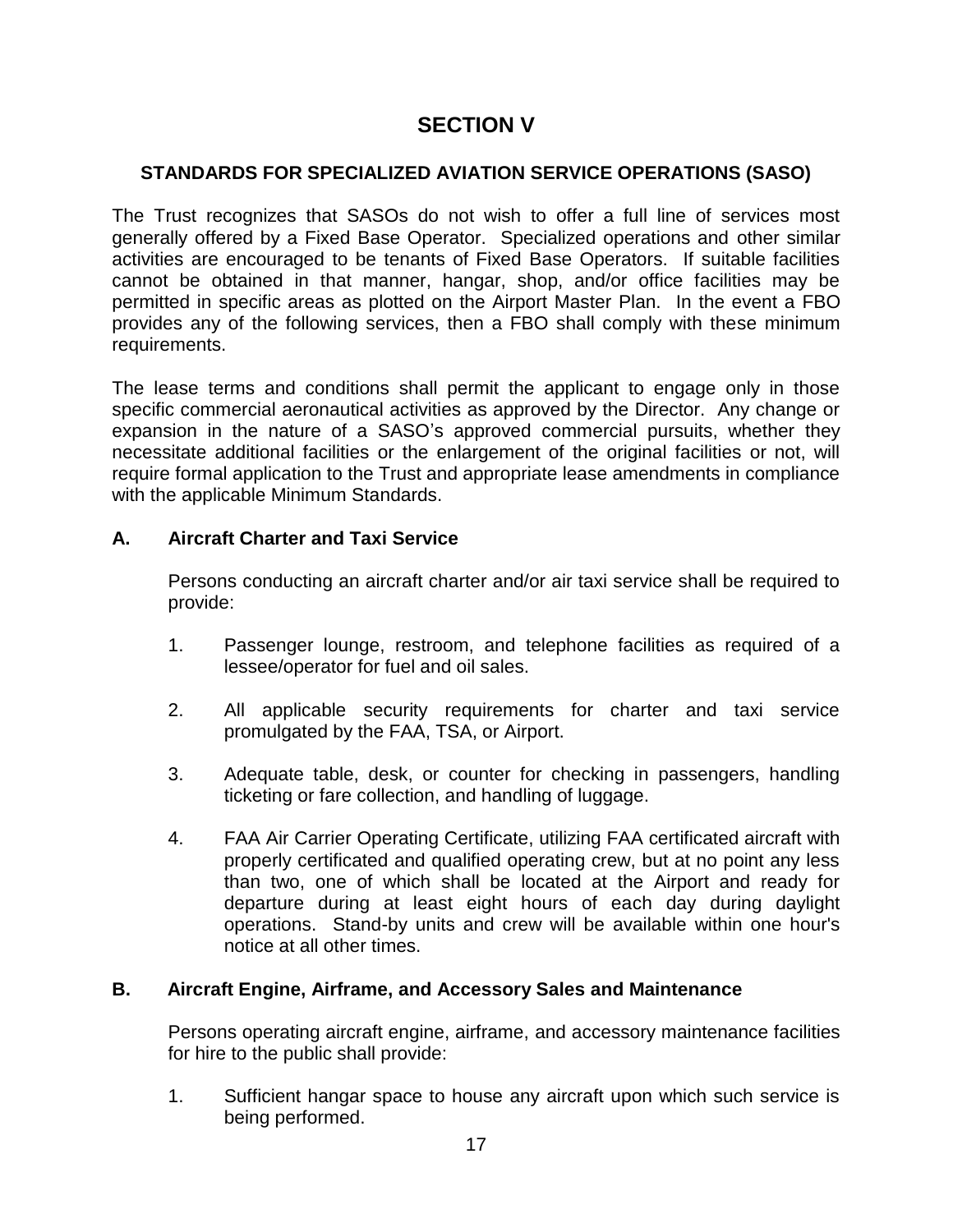- 2. Suitable inside and outside storage space for aircraft awaiting repair or maintenance, or delivery after repair and maintenance has been completed, other than repairs or alterations of less than 24 hours duration.
- 3. Adequate shop space to house equipment and machine tools, jacks, lifts, and testing equipment to perform overhauls as required for FAA certification and repair of parts not needing replacement on all single engine land and light multi-engine land general aviation aircraft.
- 4. At least one FAA certificated airframe and power plant mechanic available during eight hours of the day, five days per week.

## **C. Aircraft Radio and Avionics Sales and Service**

Persons operating aircraft radio and avionics sales and service facilities for hire to the public shall provide:

- 1. Sufficient hangar space to house any aircraft upon which such service is being performed.
- 2. Suitable inside and outside storage space for aircraft awaiting repair or maintenance, or delivery after repair and maintenance has been completed.
- 3. Adequate shop space to house equipment, supplies, and parts to perform maintenance and repair to radio and avionics equipment.
- 4. At least one FAA certificated and licensed radio and/or instrument technician, who is available during eight hours of the day, five days per week.

#### **D. Aircraft Rental**

Persons conducting aircraft rental activity shall provide:

- 1. Suitable office space for consummating rentals and the keeping of the proper records in connection therewith.
- 2. Two airworthy aircraft suitably maintained and certificated.
- 3. Adequate facilities for servicing and repairing the aircraft.
- 4. At least during eight hours of the working day, a properly certificated pilot available and capable of checking out rental aircraft.
- 5. Proper checklists and operating manuals on all aircraft rented.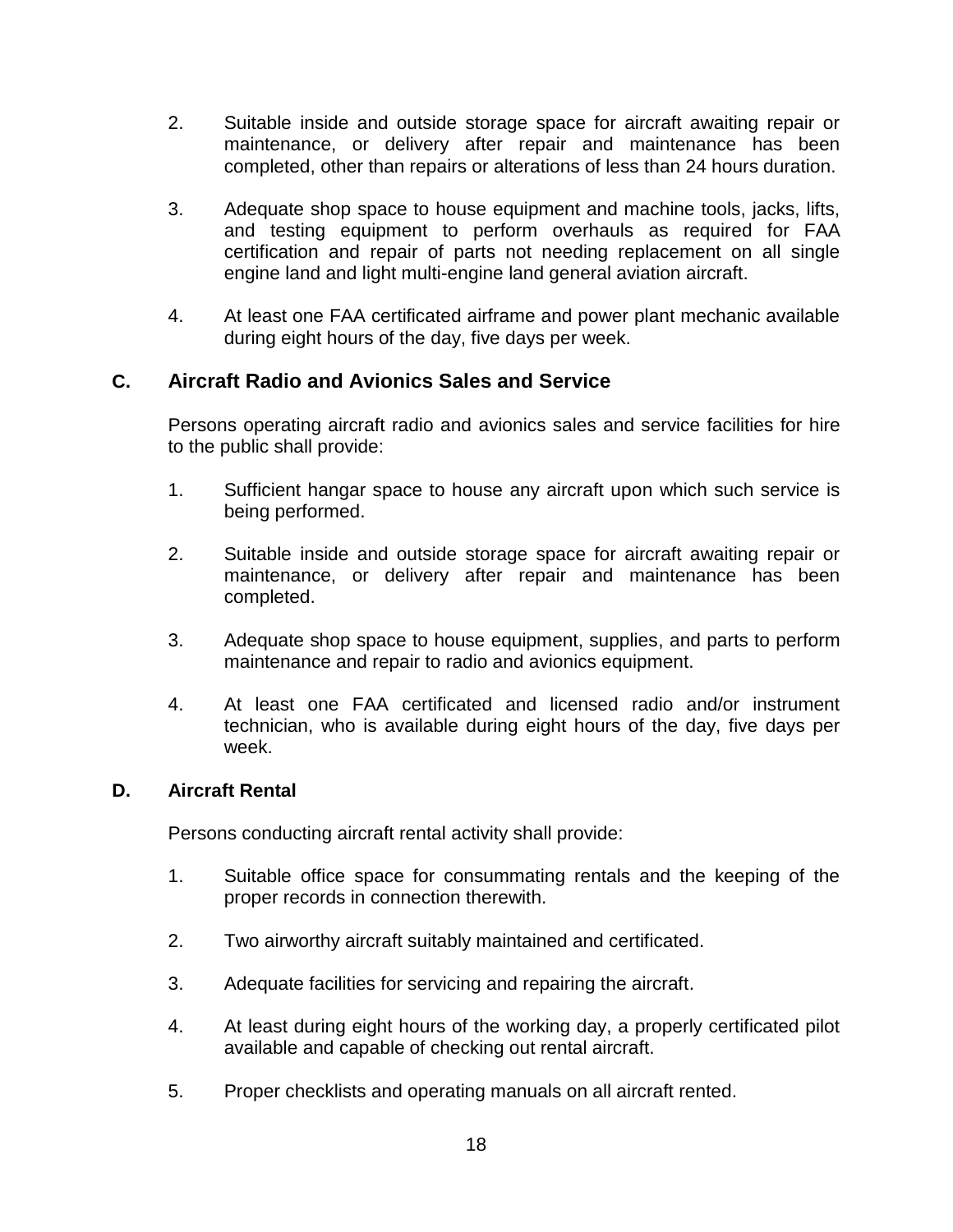#### **E. Aircraft Sales**

All persons conducting aircraft sales activities shall provide:

- 1. Suitable office, lounge, and public space for consummating sales.
- 2. For new aircraft sales, at least one demonstrator model of such aircraft.
- 3. The minimum stock of readily expendable spare parts, or adequate arrangements for securing spare parts, required for the type of aircraft and models sold.
- 4. Current up-to-date specifications and price lists for types and models of new aircraft sold, and adequate parts catalogue and service manual on the aircraft.
- 5. At least during eight hours of the working day, a properly certificated pilot available and capable of demonstrating new or used aircraft for sale.

#### **F. Flight Training**

All persons conducting aircraft flight training activities shall provide:

- 1. At least one full-time (eight hours per day, six days per week) properly certificated flight instructor for single engine land airplanes.
- 2. At least two dual control equipped single engine land aircraft properly equipped and maintained for flight instruction and at least one of which must be equipped for and capable of use for instrument flight instruction, and such additional types of aircraft as may be required to give flight instruction of the kind advertised.
- 3. Adequate office and classroom space for at least 10 students with proper restroom and seating facilities.
- 4. Adequate mock-ups, pictures, slides, filmstrips, or other visual aids necessary to provide proper ground school instruction.
- 5. Properly certificated ground school instructor providing regularly scheduled ground school instructions sufficient to enable students to pass the FAA written examinations for private pilot and commercial ratings.
- 6. Continuing ability to meet certification requirements of the FAA for the flight training proposed.
- 7. Facilities other than the public apron or tie down areas that are adequate overnight facilities for storing, parking, servicing, and repairing all its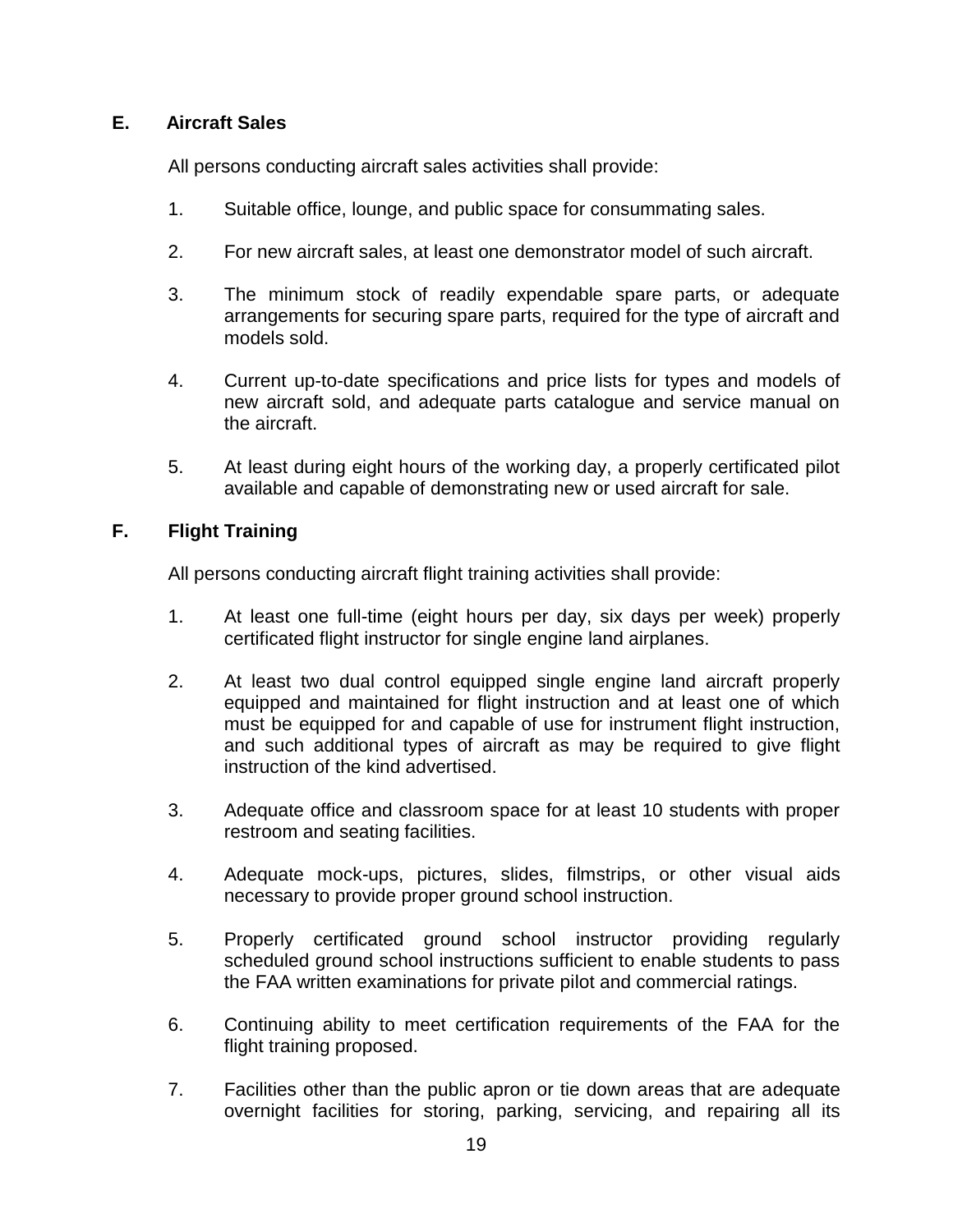aircraft, or satisfactory arrangements with other lessees/operators licensed or otherwise permitted by the Trust on the Airport for such services.

8. Adequate public aircraft and commercial liability insurance sufficient to protect the lessee/operator and the City and Trust from legal liabilities involved.

#### **G. Crop Dusting and Spraying**

Persons seeking to conduct crop dusting or spraying of agricultural chemicals shall be required to satisfy the Trust that:

- 1. Operator shall inform the Director of Airports and the appropriate control tower, prior to operations, of the date and area to be sprayed or dusted.
- 2. Suitable arrangements have been provided for the safe storage and containment of hazardous materials/substance or noxious chemical materials including a minimum of a 1,000 sq. ft. of segregated chemical storage area protected from public access that meets all applicable fire codes; no poisonous or flammable materials shall be kept or stored in close proximity to other facility installations at the Airport.
- 3. The lessee/operator shall have available properly certificated aircraft suitably equipped for the agricultural operation undertaken.
- 4. The lessee/operator shall make suitable arrangements for servicing, repairing, storing, and parking its aircraft with adequate safeguards against spillage on runways and taxiways or pollution or disbursal of chemicals by wind to other operational areas on the Airport.

# **SECTION VI**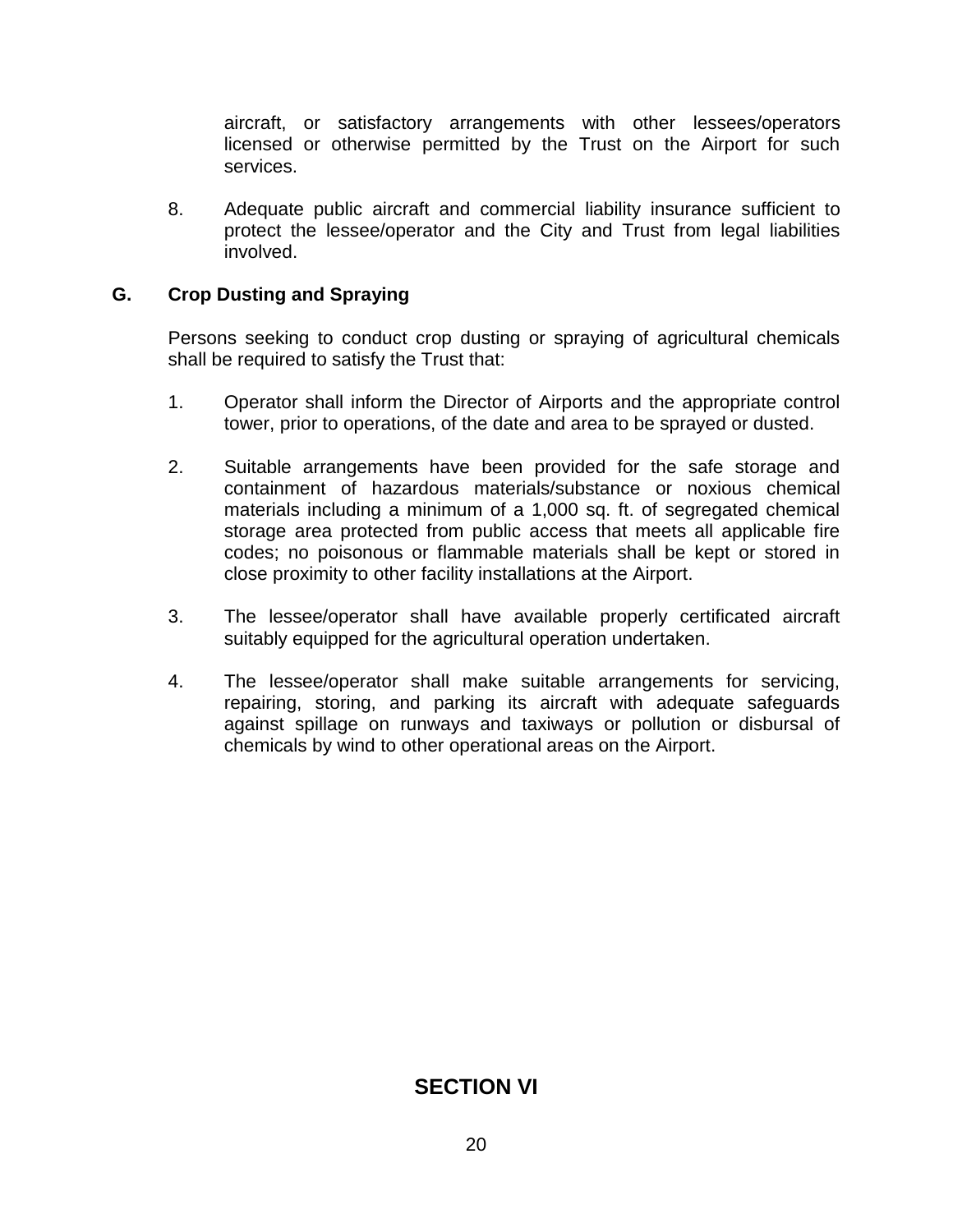#### **FACILITY REQUIREMENTS (SASO)**

#### **A. Land and Improvements**

1. Facilities shall be constructed by the SASO upon review and approval of the proponent's application and financial capability in accordance with Section II. Facilities shall meet the general requirements in Sections II, V, and VI as applicable.

#### 2. The minimum ground lease shall be:

| а. | Will Rogers World Airport | 55,000 Sq. Ft. |
|----|---------------------------|----------------|
|    | <b>Wiley Post Airport</b> | 45,000 Sq. Ft. |
|    | Clarence E. Page Airport  | 35,000 Sq. Ft. |

#### 3. The minimum facilities constructed shall be:

a. Hangar:

|      | Will Rogers World Airport | 12,500 Sq. Ft. |
|------|---------------------------|----------------|
|      | Wiley Post Airport        | 10,000 Sq. Ft. |
| - 3. | Clarence E. Page Airport  | 8,000 Sq. Ft.  |

b. Paved Apron:

| Will Rogers World Airport | 15,000 Sq. Ft. |
|---------------------------|----------------|
| Wiley Post Airport        | 10,000 Sq. Ft. |
| Clarence E. Page Airport  | 5,000 Sq. Ft.  |

c. Auto Parking: Sq. Ft. as listed below or per City Code, whichever is greater.

|               | <b>Will Rogers World Airport</b> | 8,000 Sq. Ft. |
|---------------|----------------------------------|---------------|
| <sup>2.</sup> | <b>Wiley Post Airport</b>        | 5,000 Sq. Ft. |
| -3.           | Clarence E. Page Airport         | 3,000 Sq. Ft. |

- 4. The facilities shall be constructed to permit the addition of segments or modules if needed and as required for the expansion of the applicant's business, as determined by the Trust.
- 5. The lease terms and conditions shall permit the applicant to engage only in those specific commercial aeronautical activities as approved by the Director. Any change or expansion in the nature of a SASO's approved commercial pursuits, whether such change necessitates additional facilities or the enlargement of the original facilities or not, will require formal application to the Trust and appropriate lease amendments in compliance with the applicable Minimum Standards.
- 6. Any person conducting a combination of the specialized operations listed above shall not be required to duplicate the requirements, where the requirements of one activity is sufficient to meet the requirements of a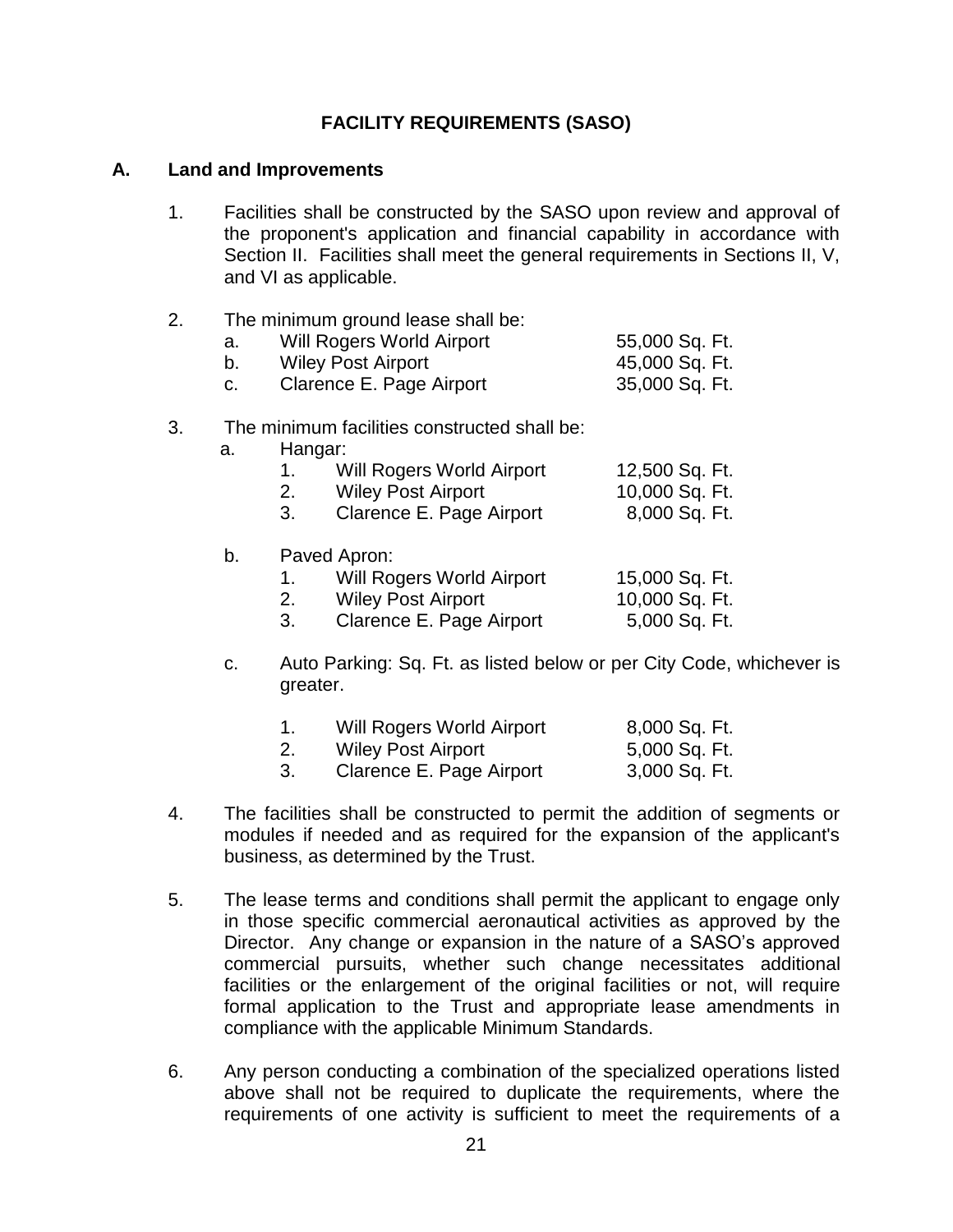separate activity, and where one facility can be sufficient to meet both requirements.

- 7. Subletting and assigning leased space may be allowed with prior written approval from the Trust.
- 8. All applications for facilities for specialized operations or combinations thereof shall be subject to all other applicable provisions of the Minimum Standards for Aeronautical Activities and Leasing of Land and Facilities at Oklahoma City Airports.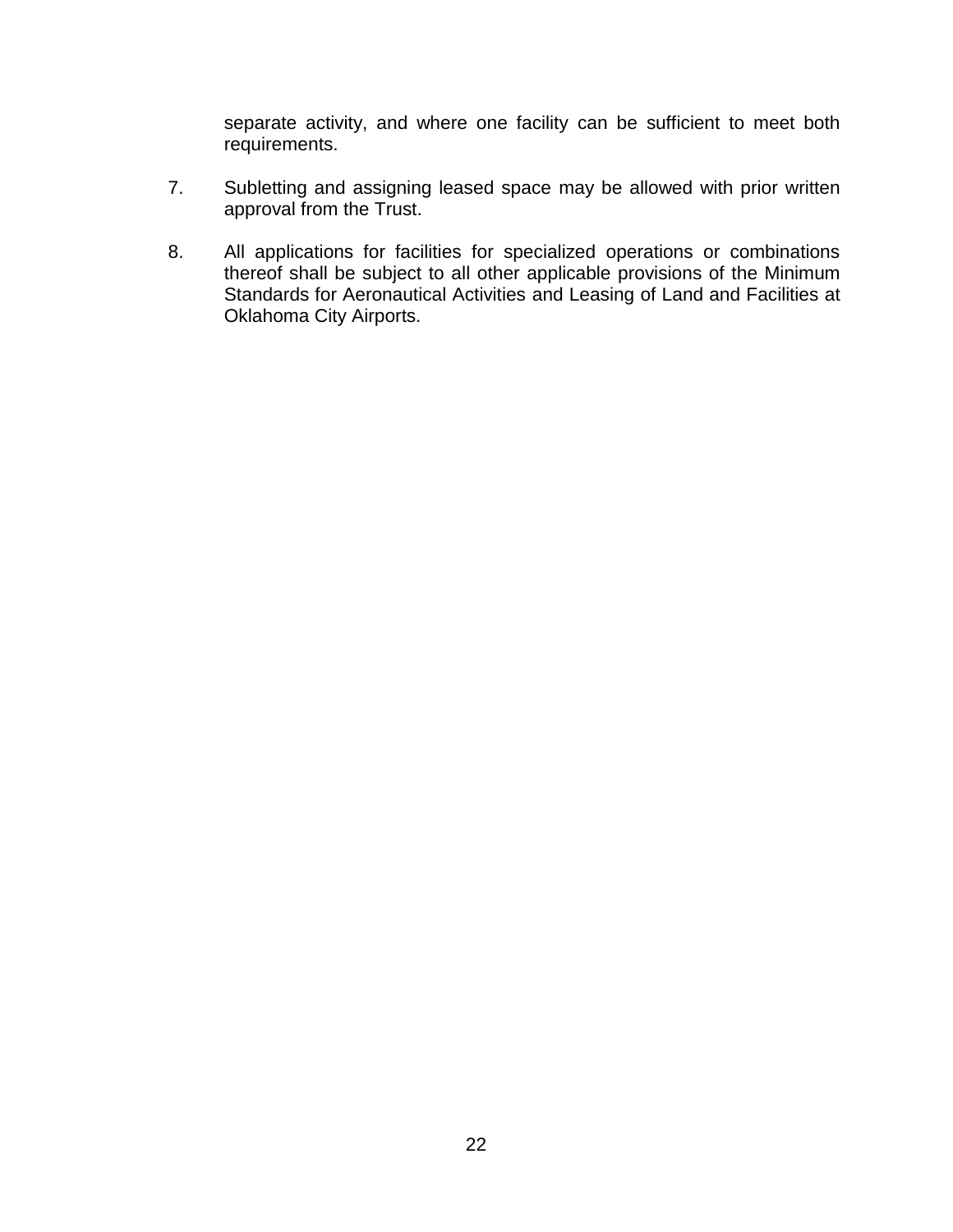## **SECTION VII**

#### **MISCELLANEOUS OPERATIONS**

#### **A. Executive Hangars**

The Trust recognized the need for large hangars and associated facilitates to be constructed and sublet to accommodate multiple aircraft in a single hangar. These hangars will be permitted only in specific areas designated by the Director in accordance with each Airport's Master Plan and the following conditions:

- 1. Submit a written application to lease space pursuant to Section II, B.
- 2. Facilities will be designed and constructed by the Lessee, and all plans and specifications shall be approved in writing by the Director of Airports prior to construction.
- 3. Subletting and assigning leased space may be allowed with prior written approval from the Trust.
- 4. In certain designated areas on the Airport and in accordance with the Airport's rules and regulations, aircraft owners/lessees are allowed to fuel and to provide minor maintenance to their own aircraft, or to obtain fuel from an FBO located on the Airport's premises. Currently, executive hangars may not be constructed in self-fueling areas.
- 5. Taxiway and utility improvements to the site will be borne by the lessee/operator unless the area under consideration is to be developed by the Trust as a part of an overall capital improvement program for the Airport.
- 6. Section II, part D of Minimum Standards "Lease for New Construction" shall apply.

Sq. Ft Sq. Ft

> Code, whichever is greater)

7. The minimum facility requirements for Executive Hangars shall be:

| a. | Ground Lease            | 20,000 Sq. Ft                                                  |
|----|-------------------------|----------------------------------------------------------------|
| b. | Hangar and Office       | 6,000 Sq. Ft                                                   |
| C. | <b>Aircraft Parking</b> | 5,000 Sq. Ft                                                   |
| d. | <b>Auto Parking</b>     | 1,500 Sq. Ft (or per City<br>Code.<br>whichever is<br>greater) |
|    |                         | are any the used for aviotion-related purposes and no storage  |

8. Hangars may only be used for aviation-related purposes and no storage of vehicles or other items other than aircraft or for the operation or maintenance of aircraft is allowed.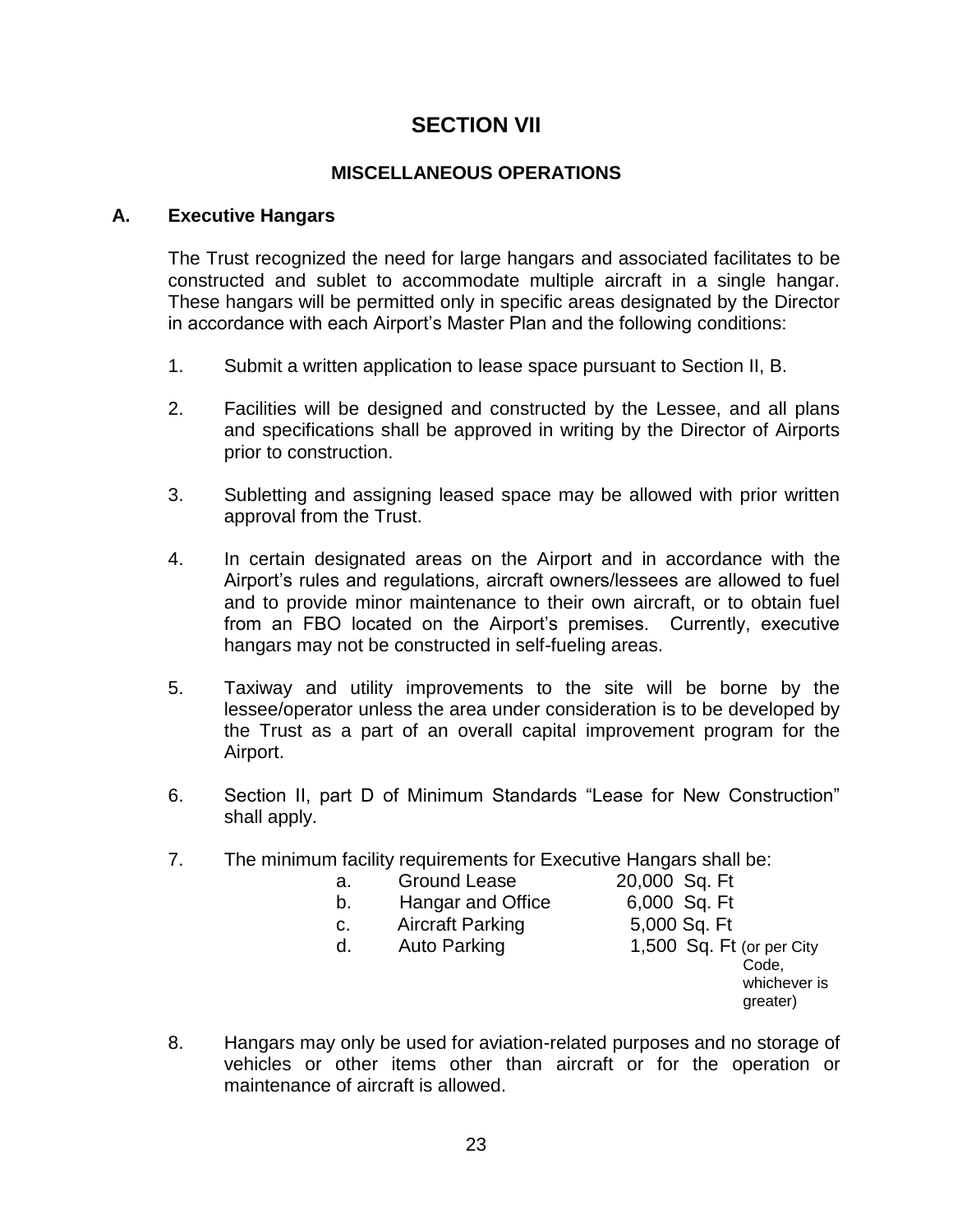9. Some locations may be subject to site specific development standards such as the Northeast Hangar Development Standards at Wiley Post Airport.

#### **B. Corporate Hangars**

 The Trust recognizes the need for the business community to construct their own hangars and associated facilities to accommodate corporate aviation departments and/or operations. Corporate entities will be encouraged to obtain hangar facilities from the Fixed Base Operators. If suitable facilities are unavailable, such hangars will be permitted in specific areas as designated by the Director in accordance with each Airport's Master Plan and the following conditions:

- 1. Submit a written application to lease space pursuant to Section II, B.
- 2. Facilities will be designed and constructed by the Lessee, and all plans and specifications shall be approved in writing by the Director of Airports prior to construction.
- 3. Subletting and assigning leased space may be allowed with prior written approval from the Trust.
- 4. In certain designated areas on the airport and in accordance with the Airport's rules and regulations, aircraft owners/lessees are allowed to fuel their own aircraft and to provide minor maintenance, or to obtain fuel from an FBO located on the Airport's premises. However, only hangars located in designated self-fueling areas may construct and operate their own selffueling facilities, and only in accordance with the Departmental Policy No. 08-01, Aircraft Self Fueling Policy at the Oklahoma City Airports or as the same may be amended.
	- a. An entity may not be formed for the express purpose of providing fuel services under this standard.
	- b. Where allowed, the Trust will only approve above ground storage tanks; underground storage tanks are not allowed.
	- c. Only authorized aircraft of the owner/lessee of the hangar may fuel from the self-fueling facilities located on the leased premises.
- 5. Taxiway and utility improvements to the site will be borne by the Lessee unless the area under consideration is to be developed by the Trust as a part of an overall capital improvement program for the Airport.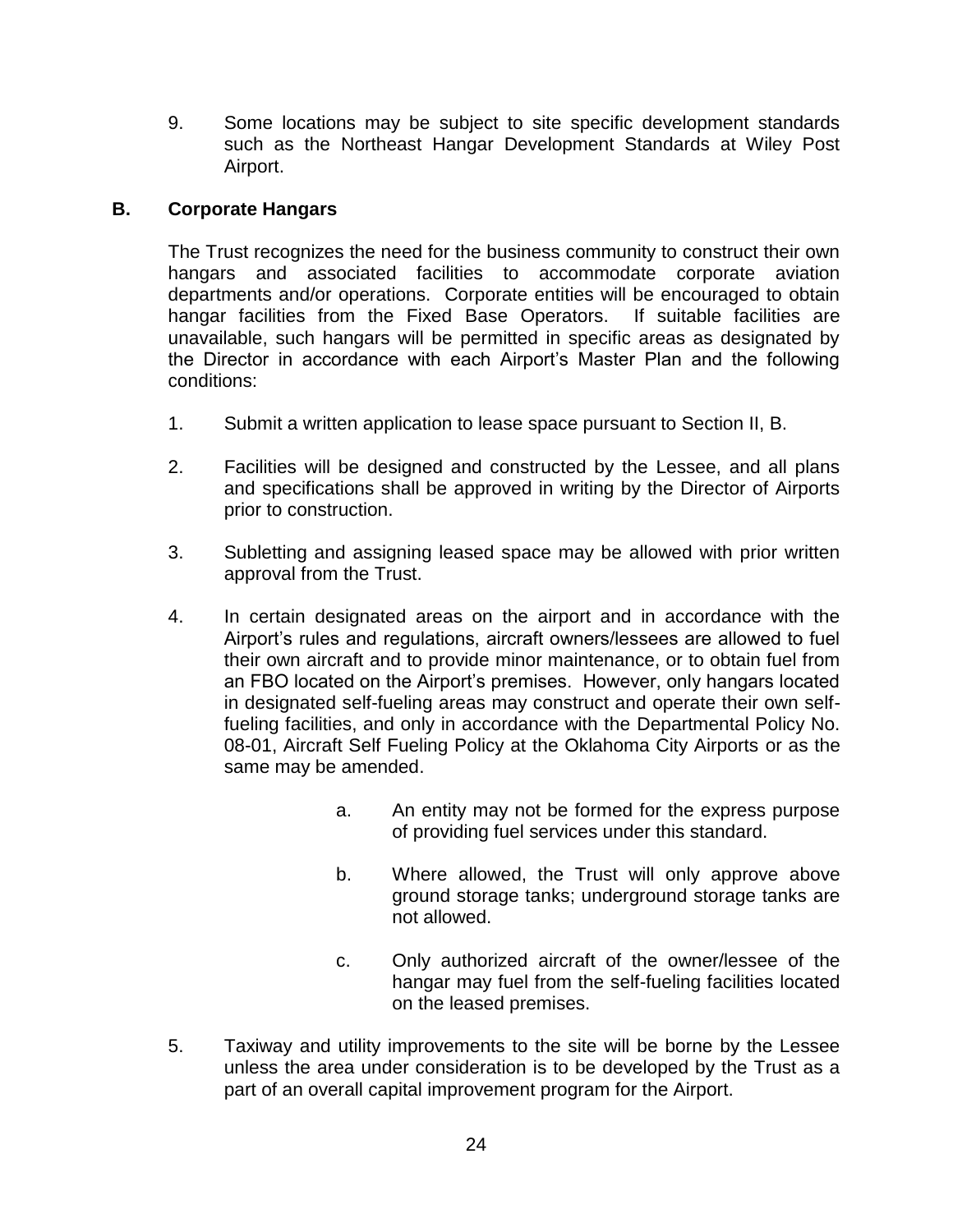- 6. Section II, part D of Minimum Standards "Lease for New Construction" shall apply.
- 7. The minimum facility requirements for Corporate Hangars shall be:
	-
	- a. Ground Lease 20,000 Sq. Ft<br>b. Hangar and Office 10,000 Sq. Ft b. Hangar and Office
		-
	- c. Aircraft Parking 5,000 Sq. Ft
- - d. Auto Parking 1,500 Sq. Ft (or per City
- -
- Code, whichever is greater)
- 8. Hangars may only be used for aviation-related purposes and no storage of vehicles or other items other than aircraft or for the operation or maintenance of aircraft is allowed.
- 9. Some locations may be subject to site specific development standards such as the Northeast Hangar Development Standards at Wiley Post Airport.

#### **C. T-Hangars**

Areas for private T-hangar development may be available at Wiley Post Airport and Clarence E. Page.

Persons wishing to lease ground for T-hangars must meet the following requirements:

- 1. Submit a written application to lease space pursuant to Section II, B.
- 2. Facilities will be designed and constructed by the Lessee, and all plans and specifications shall be approved in writing by the Director of Airports prior to construction.
- 3. Subletting and assigning leased space may be allowed with prior written approval from the Trust.
- 4. No commercial activity or enterprise shall be conducted by the lessee/operator or an individual unit owner, or his assignee, from the hangar(s).
- 5. No fueling of any kind nor any spark producing activities or open flames shall be permitted in or in conjunction with the hangar operation.
- 6. Taxiway and utility improvements to the site will be borne by the lessee unless the area under consideration is to be developed by the Trust as a part of an overall capital improvement program for the Airport.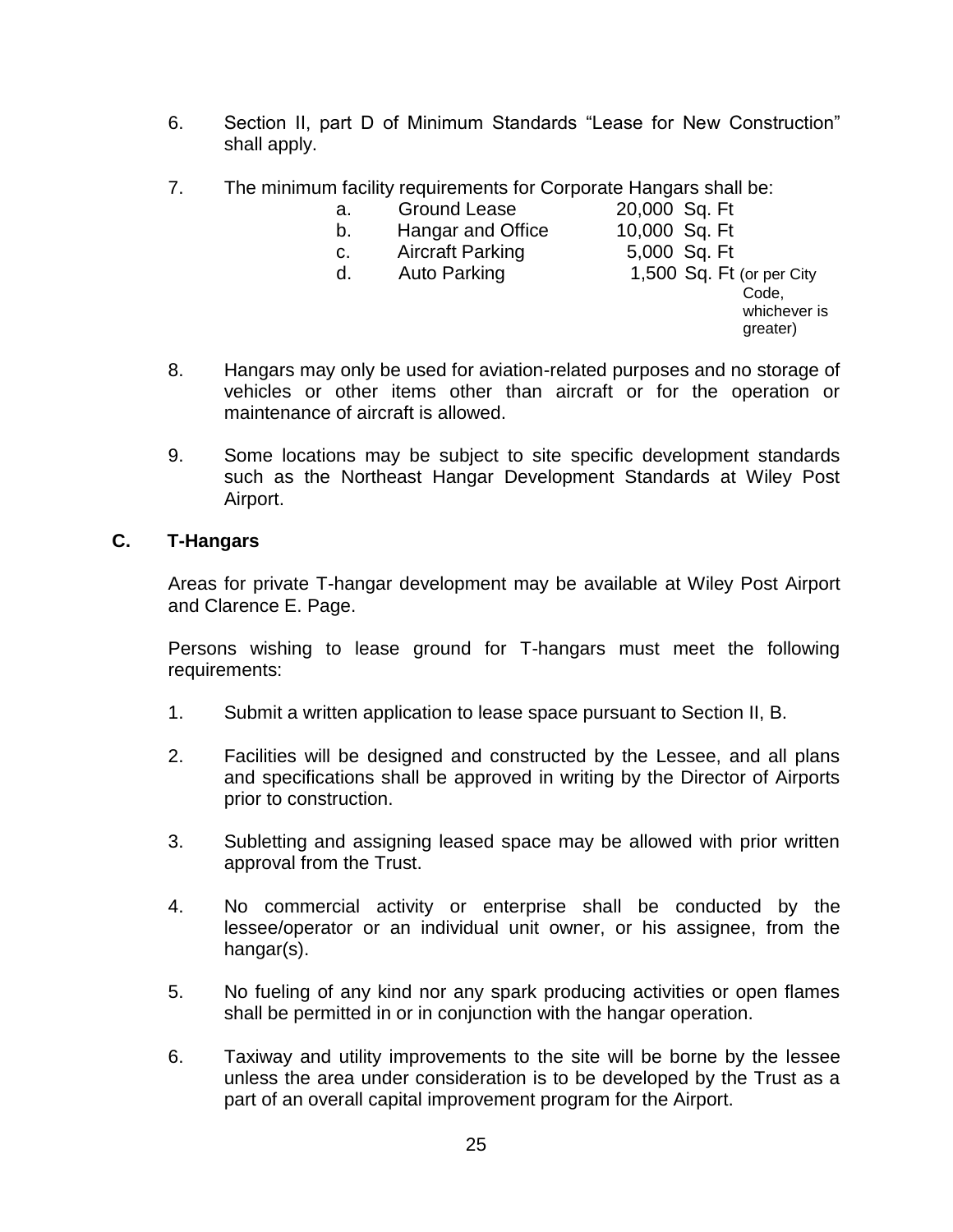- 7. Section II, part D of Minimum Standards "Lease for New Construction" shall apply.
- 8. Minimum facility requirements for T-hangars:
	- a. Wiley Post Airport-- a minimum ground lease of 500,000 square feet and 75% of the ground lease developed as hangar space with a minimum of ten (10) individually partitioned units that are fully enclosed.
	- b. Clarence E. Page Airport a minimum ground lease of 100,000 square feet and 75% of the ground lease developed as hangar space with no more than ten (10) individually partitioned units that are fully enclosed.
- 9. Hangars may only be used for aviation-related purposes and no storage of vehicles or other items other than aircraft or for the operation or maintenance of aircraft is allowed.
- 10. Some locations may be subject to site specific development standards such as the Northeast Hangar Development Standards at Wiley Post Airport.

#### **D. General Aviation Hangars**

The Trust recognizes the need may arise from time to time for the construction of individual stand-alone general aviation hangars for general aviation use, which may be smaller than the requirements set forth for Corporate or Executive Hangars. These small hangars may be less than 10,000 square feet and may only be constructed at Wiley Post Airport or Clarence E. Page Airport. At Clarence E. Page Airport, lots are generally 70' x 90'.

- 1. Submit a written application to lease space pursuant to Section II, B.
- 2. Facilities will be designed and constructed by the Lessee, and all plans and specifications shall be approved in writing by the Director of Airports prior to construction.
- 3. Subletting and assigning leased space may be allowed with prior written approval from the Trust.
- 4. In certain designated areas on the airport and in accordance with the Airport's rules and regulations, aircraft owners are allowed to fuel their own aircraft and to provide minor maintenance, or to obtain fuel from an FBO located on the Airport's premises.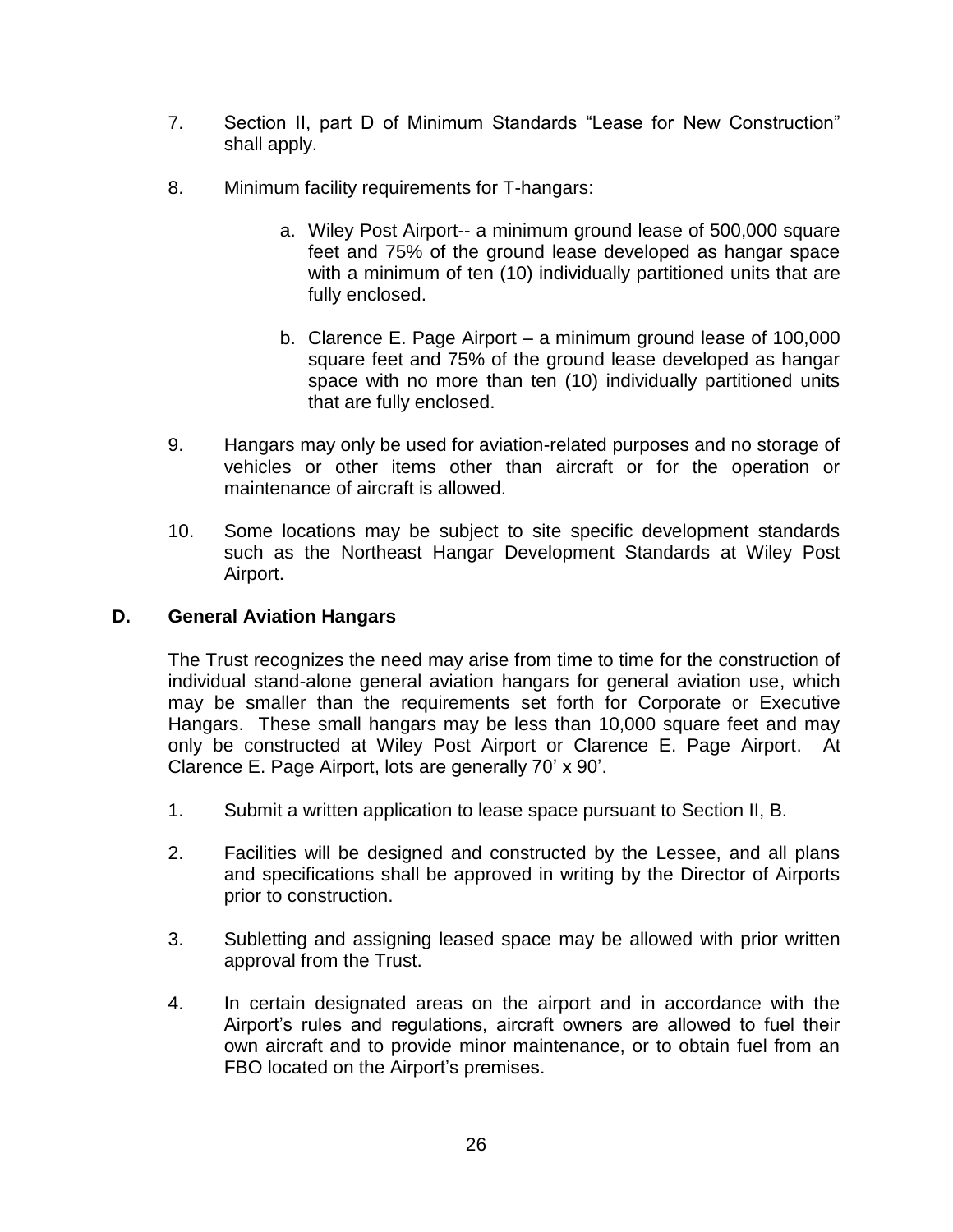- 5. Taxiway and utility improvements to the site will be borne by the Lessee unless the area under consideration is to be developed by the Trust as a part of an overall capital improvement program for the Airport.
- 6. Section II, part D of Minimum Standards "Lease for New Construction" shall apply.
- 7. Some locations may be subject to site specific development standards such as the Northeast Hangar Development Standards at Wiley Post Airport.
- 8. Hangars may only be used for aviation-related purposes and no storage of vehicles or other items other than aircraft or for the operation or maintenance of aircraft is allowed.
- 9. No commercial activity or enterprise shall be conducted by the operator/lessee or his assignee, from the hangar(s).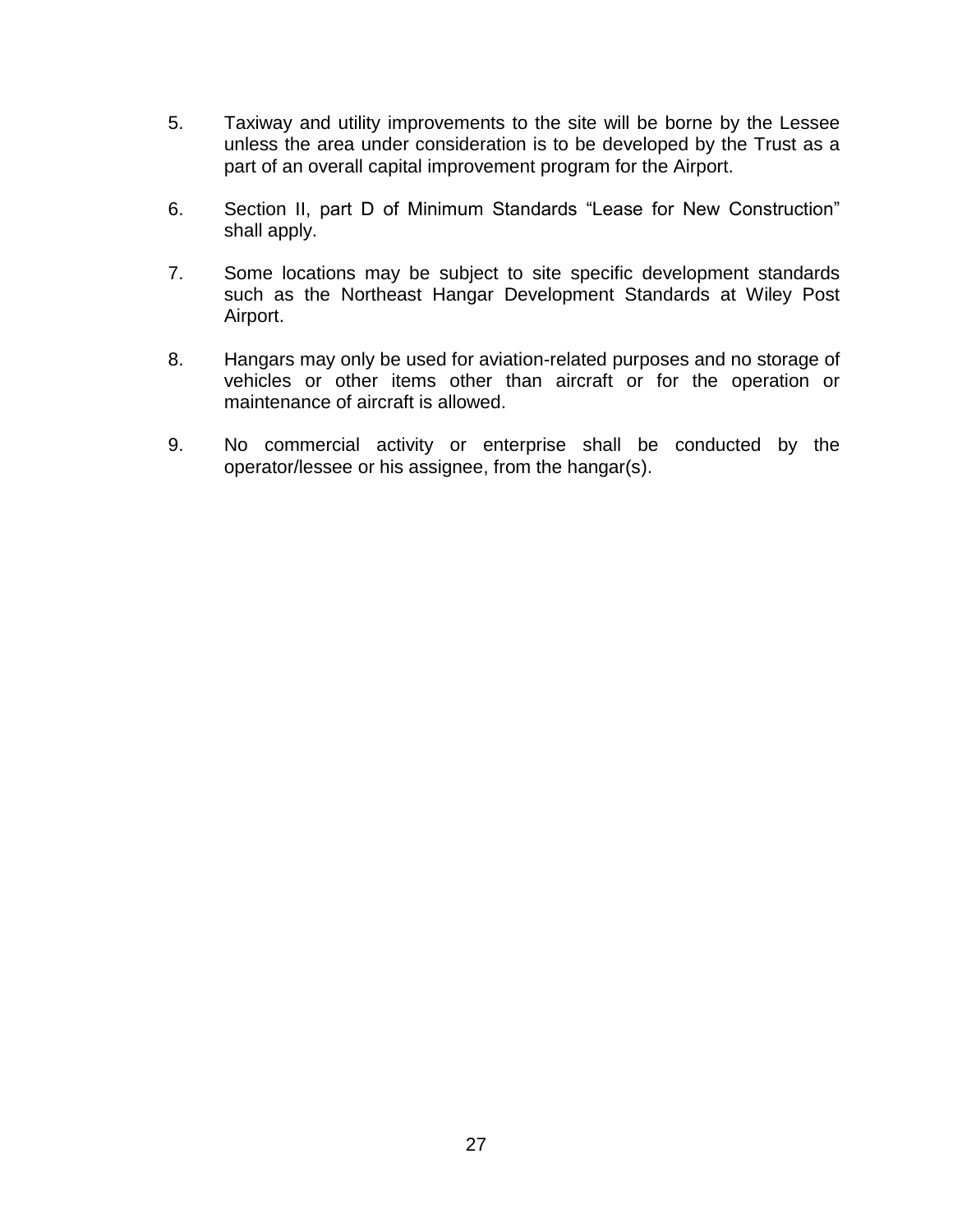## **SECTION VIII**

#### **OTHER OPERATIONS**

Any other aeronautical related operations, commercial or otherwise in nature, shall be subject to review under the terms and conditions set forth in Sections II, III, IV, and V. Rental rates and charges may be determined by the Trust upon recommendation of the Director of Airports. Each application shall be considered on its own merit, and the Trust reserves the right to reject any application with or without cause.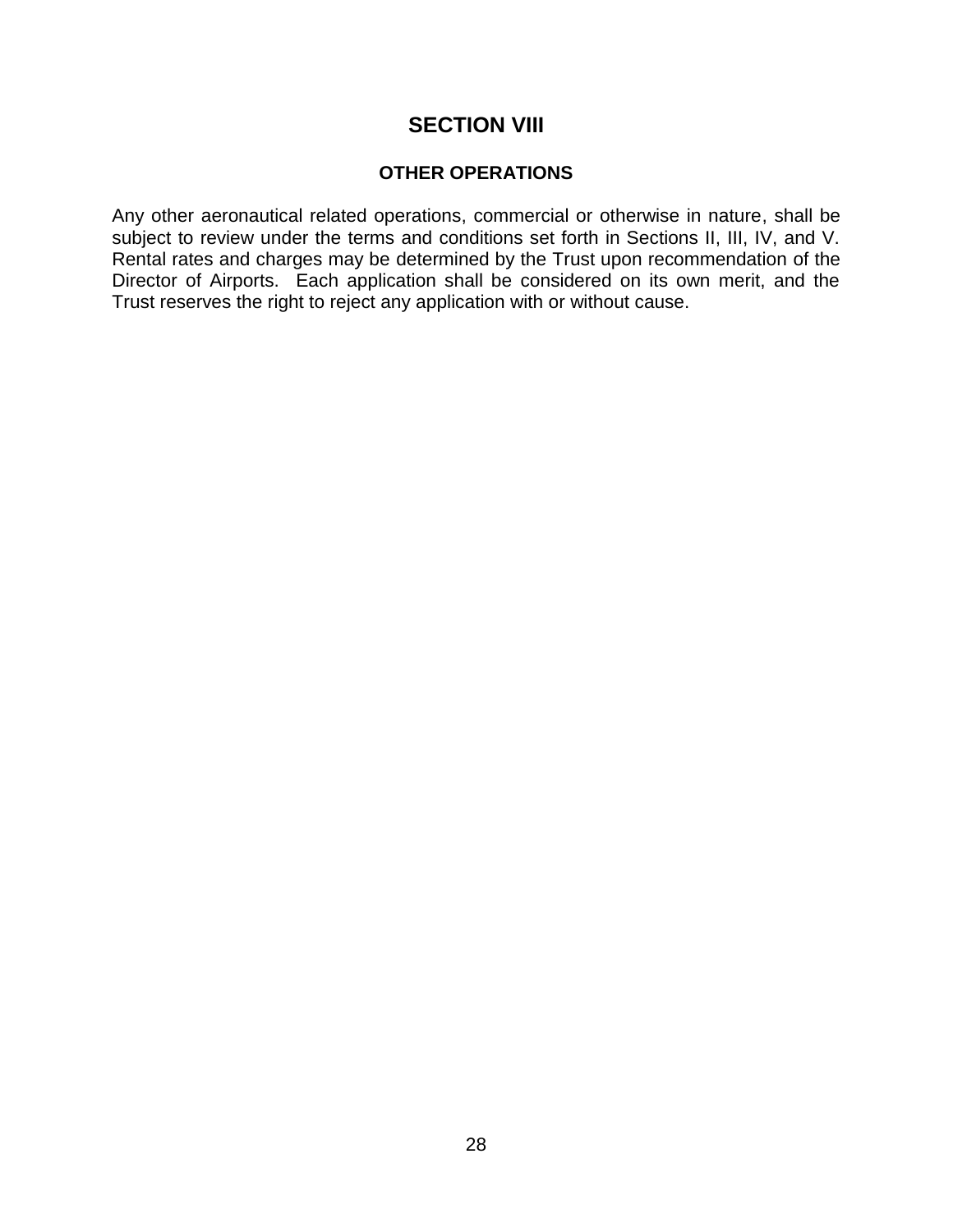## **SECTION IX**

#### **AMENDMENT OF STANDARDS**

The Trust shall review the Standards for conducting Aeronautical or Other Related Activities at least every two years and shall recommend such revisions or amendments as shall be deemed necessary under the use circumstances surrounding the Airport to properly protect the health, safety, and interest of the City and the public. Upon approval of any such amendments, the operators of Aeronautical Activities secured hereunder shall be required, within a reasonable time frame, to conform to such amended Standards.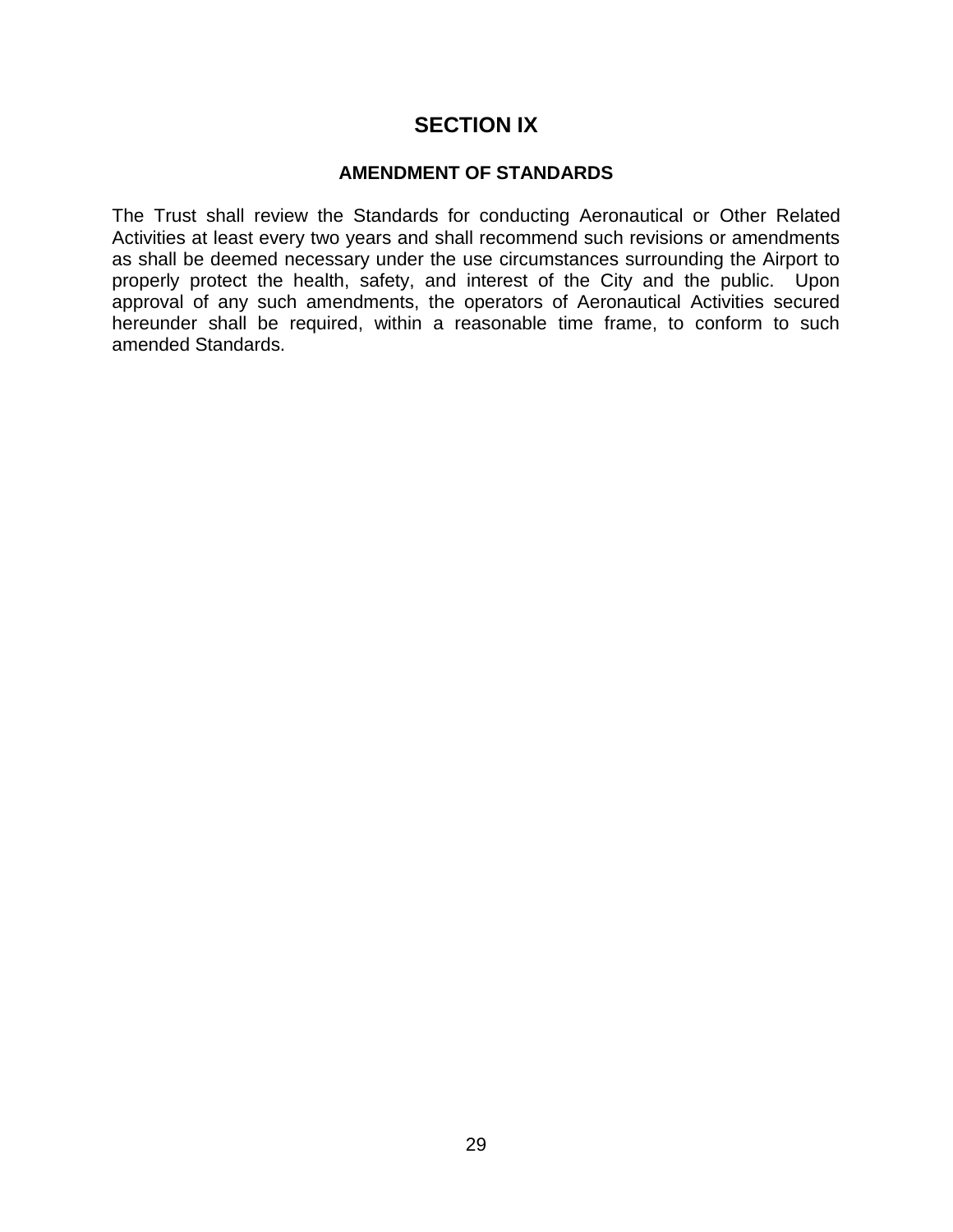# **ATTACHMENT I**

#### **OKLAHOMA CITY DEPARTMENT OF AIRPORTS SCHEDULE OF MINIMUM INSURANCE REQUIREMENTS**

Insurance requirements and limits will be determined based on the level of aeronautical activity involved and potential risk to the Airport, but the following are typical limits for the listed types of aeronautical activities.

#### **A**. **COMMERCIAL AIR CARRIER AND AIR FREIGHT AVIATION OPERATORS**

|    | 1. | <b>Aircraft Liability</b>                                                                                                                                         |                                                                            |
|----|----|-------------------------------------------------------------------------------------------------------------------------------------------------------------------|----------------------------------------------------------------------------|
|    |    | <b>Combined Single Limit</b>                                                                                                                                      | \$1,000,000 per person<br>\$10,000,000 per occurrence                      |
|    | 2. | <b>Commercial General Public Liability and Property Damage</b>                                                                                                    |                                                                            |
|    |    | <b>Combined Single Limit</b>                                                                                                                                      | \$1,000,000 per person                                                     |
|    |    | Any number of bodily injury or property<br>damage claims arising out of a single act,<br>accident, or occurrence                                                  | \$10,000,000 per occurrence                                                |
|    | 3. | <b>Hangar Keeper's Liability</b>                                                                                                                                  | \$1,000,000 each occurrence                                                |
|    | 4. | <b>Worker's Compensation and Employer's Liability</b>                                                                                                             | per State law limits                                                       |
|    | 5. | <b>Automobile Liability</b><br><b>Property Damage</b><br><b>Bodily Injury</b><br><b>Combined Single Limit</b>                                                     | \$100,000 per person<br>\$175,000 per person<br>\$1,000,000 per occurrence |
| В. |    | COMMERCIAL NON-AIR CARRIER OPERATORS (FBO, SASO, or other Aeronautical<br>Commercial Operators)-Limits may depend on level of commercial operations               |                                                                            |
|    | 1. | <b>Aircraft Liability</b>                                                                                                                                         | \$1,000,000 per occurrence                                                 |
|    | 2. | <b>Commercial General Public Liability and Property Damage</b>                                                                                                    |                                                                            |
|    |    | <b>Property Damage</b><br>Any number of bodily injury or property<br>damage claims arising out of a single act,                                                   | \$100,000 per person                                                       |
|    |    | accident, or occurrence<br><b>Combined Single Limit</b>                                                                                                           | \$10,000,000 per occurrence<br>\$1,000,000 per occurrence                  |
|    |    | All such Commercial General Public Liability Insurance shall include coverage<br>for hazardous material/substance spills of at least \$10,000,000 per occurrence. |                                                                            |
|    | 3. | Hangar Keeper's Liability                                                                                                                                         | \$1,000,000 per occurrence                                                 |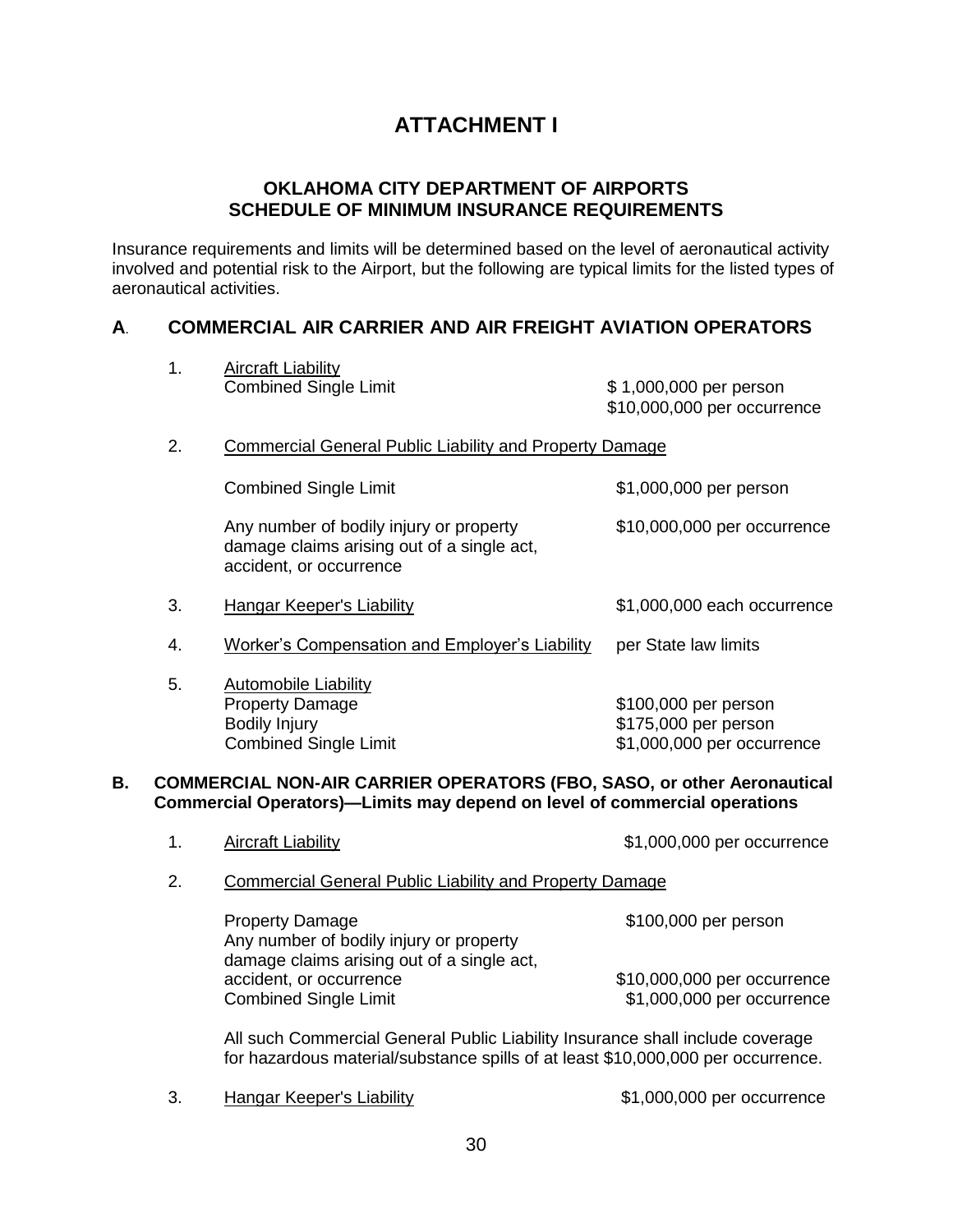- 4. Worker's Compensation and Employer's Liability per State law limits
- 5. Automobile Liability

Property Damage<br>
Bodily Injury<br>
Bodily Injury<br>
Bodily Injury

 $$175,000$  per person Combined Single Limit  $$500,000$  per occurrence

#### **C. EXECUTIVE HANGARS, CORPORATE HANGARS, T-HANGARS**

- 1. Worker's Compensation and Employer's Liability per State law limits
- 2. Commercial General Public Liability and Property Damage<br>9100,0 \$100,0 \$100,000 per person Bodily Injury<br>
Combined Single Limit<br>
Combined Single Limit<br>  $\text{\$1,000,000\ per\ occur}$  $$1,000,000$  per occurrence
- 3. Automobile Liability<br>Property Damage  $$100,000$  per person Bodily Injury<br>
Combined Single Limit<br>
\$1,000,000 per occur  $$1,000,000$  per occurrence 4. Aircraft Liability **Automatic State Automatic State Automatic State Automatic State Automatic State Automatic State Automatic State Automatic State Automatic State Automatic State Automatic State Automatic State Automat**
- 5. Hangars Keepers **1.000,000** Per occurrence
- 6. Property Insurance **All Risk**; full replacement

#### **D. GENERAL AVIATION HANGARS**

- 1. Commercial General Public Liability and Property Damage Property Damage **\$100,000 per person** Bodily Injury<br>
Combined Single Limit<br>
Combined Single Limit<br>  $$1,000,000$  per occur \$1,000,000 per occurrence
- 2. Property Insurance **All risk**; full replacement
	-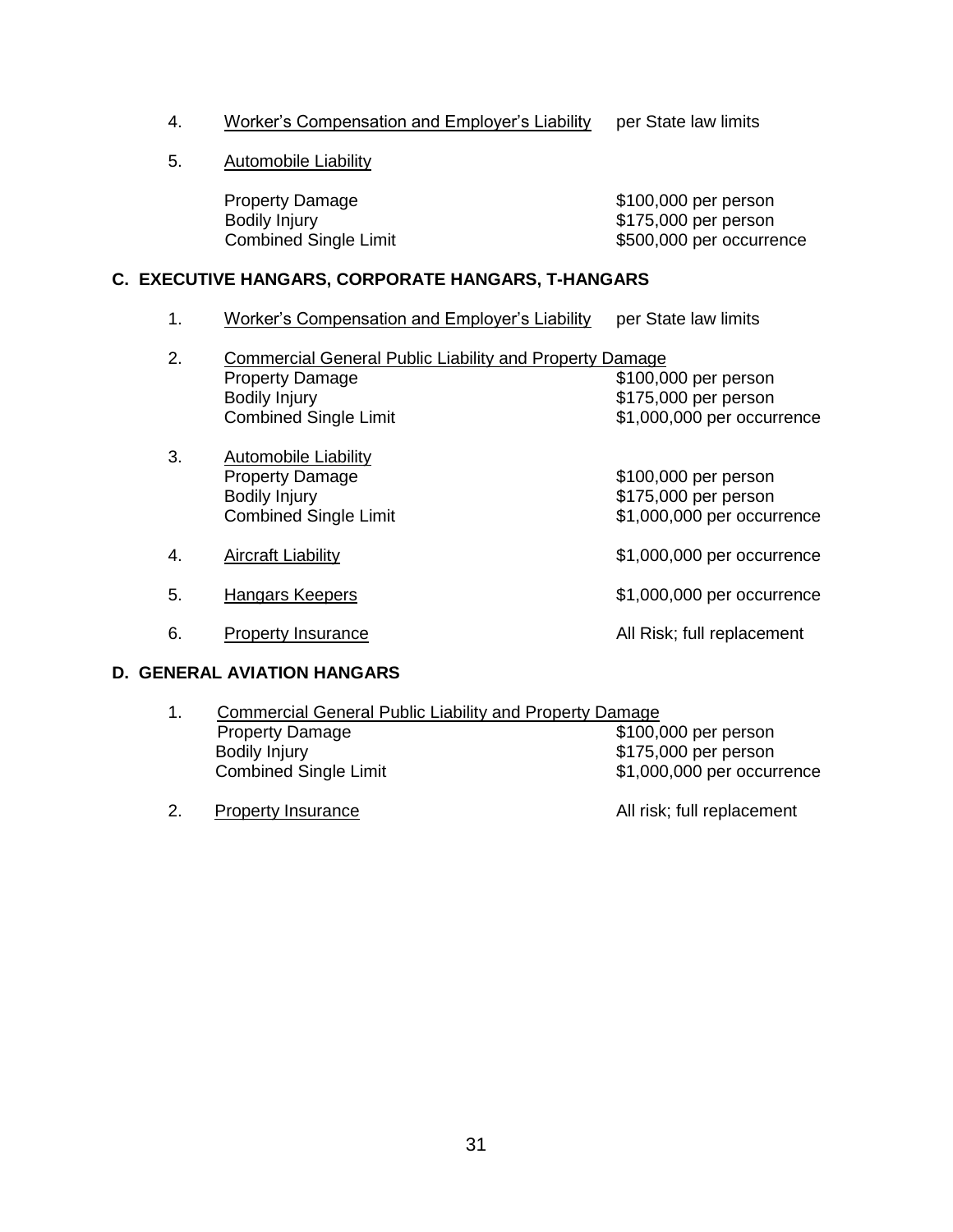#### **ATTACHMENT II**

#### **OKLAHOMA CITY DEPARTMENT OF AIRPORTS APPLICATION FOR COMMERCIAL AERONAUTICAL ACTIVITIES AND LEASE**

All persons who desire to establish a commercial aeronautical operation must first make application with the Oklahoma City Airport Trust by providing the information requested on this form to the Director of Airports.

Please complete each question as thoroughly as possible. Where necessary, attach further explanatory materials. An attached Supplemental Application provides a general list of additional information which may be required following review of initial application. The Oklahoma City Airport Trust reserves the right to request additional material.

All personal financial information, credit reports or other financial data obtained by or submitted pursuant to said application with the Oklahoma City Airport Trust will be kept confidential as required by the Oklahoma Open Records Act, Title 51, OS Sec. 24A.1 et. seq.

#### 1. **APPLICANT INFORMATION**

| [] sole proprietorship/individual<br>[ ] joint venture [ ] corporation | [ ] other                                                                                                                         | [ ] partnership [ ] limited liability company (LLC) |                                                                      |
|------------------------------------------------------------------------|-----------------------------------------------------------------------------------------------------------------------------------|-----------------------------------------------------|----------------------------------------------------------------------|
|                                                                        |                                                                                                                                   |                                                     |                                                                      |
|                                                                        |                                                                                                                                   |                                                     |                                                                      |
|                                                                        |                                                                                                                                   |                                                     |                                                                      |
|                                                                        |                                                                                                                                   |                                                     |                                                                      |
|                                                                        |                                                                                                                                   |                                                     |                                                                      |
|                                                                        | FINANCIAL AND BACKGROUND INFORMATION                                                                                              |                                                     |                                                                      |
| amount, and reason.                                                    | A. Has principal ever had a bond or surety canceled or forfeited?<br>If yes, attach a statement naming the bonding company, date, |                                                     | <u>Yes</u><br><u>No</u>                                              |
| If yes, attach copy of Petition.                                       | B. Has any principal ever been declared bankrupt?                                                                                 |                                                     | $\begin{bmatrix} 1 \end{bmatrix}$<br>$\begin{bmatrix} \end{bmatrix}$ |
|                                                                        |                                                                                                                                   |                                                     |                                                                      |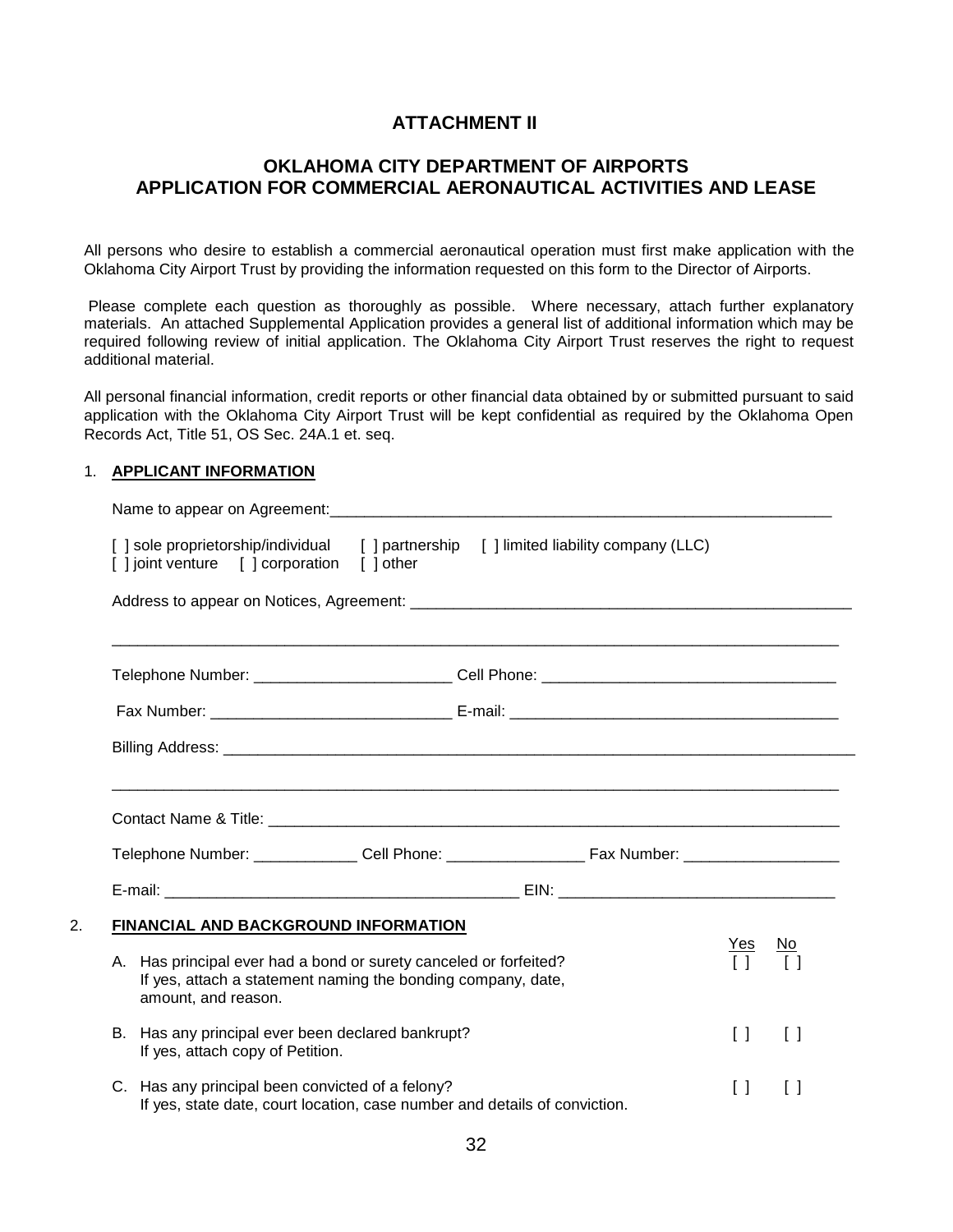| D. Is any participant in this application involved in any litigation, liens<br>or claims or insurance, liability, workers compensation claims?<br>If yes, attach detailed information. | $\Box$                                |  |
|----------------------------------------------------------------------------------------------------------------------------------------------------------------------------------------|---------------------------------------|--|
| E. Have you or any interested parties in this application had<br>any credit problems? If yes, please explain.                                                                          | $\begin{bmatrix} 1 & 1 \end{bmatrix}$ |  |

(Attach additional sheets if necessary for details and explanations.)

#### 3. **PURPOSE OF APPLICATION**

- A. **Airport location** of property applying for: [ ] WRWA [ ] WPA [ ] CEPA
- B. **Nature of Proposed Business** (check all activities proposed to be conducted. The Trust's Minimum Standards and Leasing Policies are available on the website at [www.flyokc.com](http://www.flyokc.com/))

#### Aircraft Support Services

- □ Aircraft Storage
- □ Aircraft Painting
- Aircraft Maintenance (major and/or minor repair)
- □ Repair or reconditioning of used aircraft
- □ Aircraft parts sales
- Avionics repair, installation and/or sales
- Aircraft sales, leasing, and/or brokerage
- Sale of aeronautical items/supplies (charts, books, etc.)
- □ Aircraft Management
- Other (specify) \_\_\_\_\_\_\_\_\_\_\_\_\_\_\_\_\_\_\_\_\_\_\_\_\_\_\_\_\_\_\_\_\_\_\_\_\_\_\_\_\_\_\_\_\_\_\_\_\_\_\_\_\_\_\_\_\_
- $\Box$  Other (specify)

#### Airline Operations

- Air Carrier or Air Taxi Operations
- $\Box$  Transportation of cargo and/or mail
- Other (specify) \_\_\_\_\_\_\_\_\_\_\_\_\_\_\_\_\_\_\_\_\_\_\_\_\_\_\_\_\_\_\_\_\_\_\_\_\_\_\_\_\_\_\_\_\_\_\_\_\_\_\_\_\_\_\_\_\_
- Other (specify) \_\_\_\_\_\_\_\_\_\_\_\_\_\_\_\_\_\_\_\_\_\_\_\_\_\_\_\_\_\_\_\_\_\_\_\_\_\_\_\_\_\_\_\_\_\_\_\_\_\_\_\_\_\_\_\_\_

#### On-Demand Flying Services

- □ Aircraft rental to the public
- □ Aircraft charter or any purpose
- Corporate Flight Department
- □ Flight School
- □ Aerial photography or survey
- □ Aerial advertising
- Ground school or Flight examiner
- □ Aerial operations (crop dusting)
- □ Sightseeing flights
- Other (specify) \_\_\_\_\_\_\_\_\_\_\_\_\_\_\_\_\_\_\_\_\_\_\_\_\_\_\_\_\_\_\_\_\_\_\_\_\_\_\_\_\_\_\_\_\_\_\_\_\_\_\_\_\_\_\_\_\_\_
- Other (specify) \_\_\_\_\_\_\_\_\_\_\_\_\_\_\_\_\_\_\_\_\_\_\_\_\_\_\_\_\_\_\_\_\_\_\_\_\_\_\_\_\_\_\_\_\_\_\_\_\_\_\_\_\_\_\_\_\_\_
- C. **Ownership Information**: List all persons or companies that will own an interest in the proposed business (including financial institution information if applicable).

Name: \_\_\_\_\_\_\_\_\_\_\_\_\_\_\_\_\_\_\_\_\_\_\_\_\_\_\_\_\_\_\_\_\_\_\_\_\_\_\_\_ Phone Number : \_\_\_\_\_\_\_\_\_\_\_\_\_\_\_\_\_\_\_\_

Address: \_\_\_\_\_\_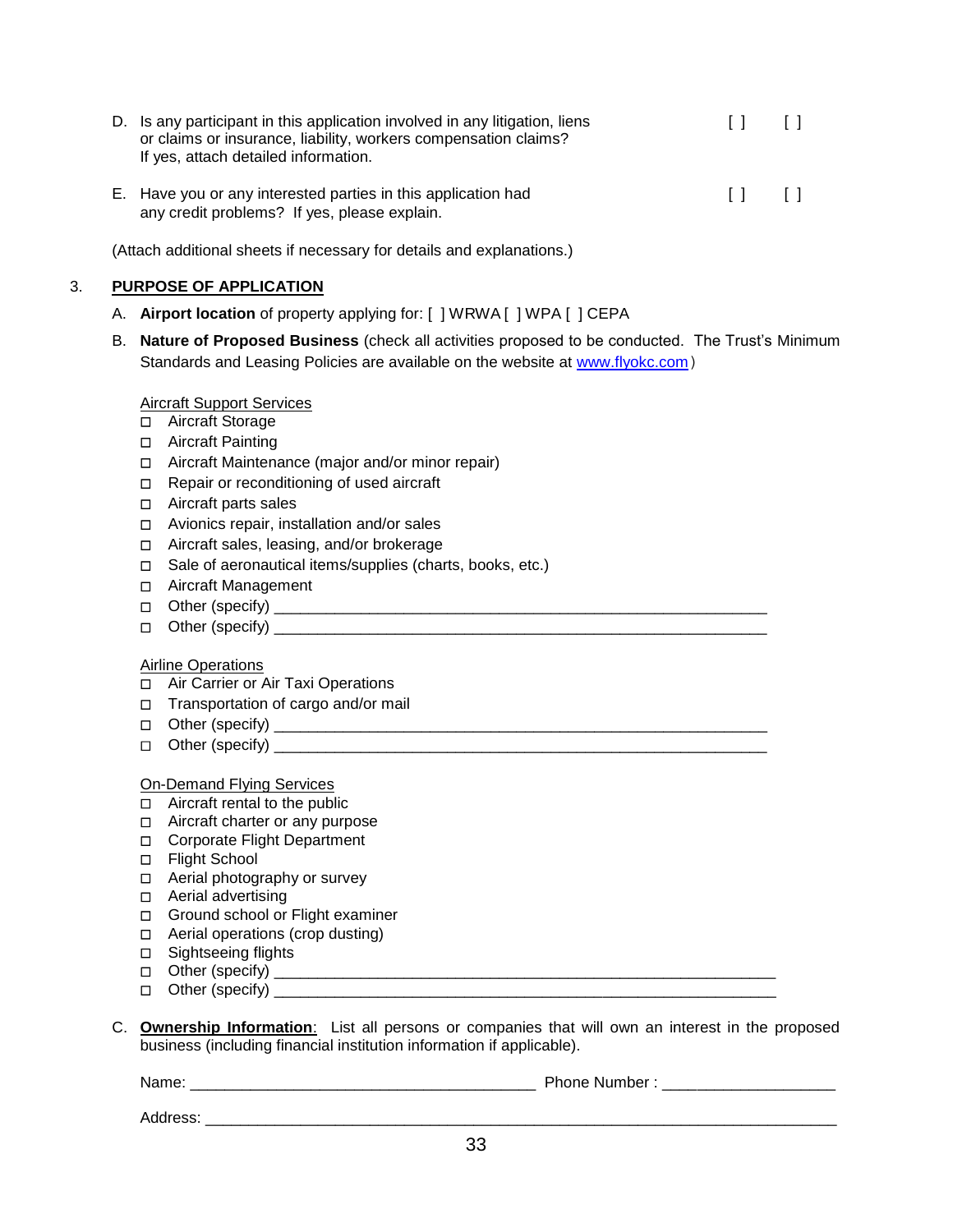| Phone Number: ________________________ |
|----------------------------------------|
|                                        |
|                                        |
|                                        |
|                                        |

#### D. **Management Information**: List the person who will be managing the operations at the Airport.

| Name:         | Title : |
|---------------|---------|
| Phone Number: |         |
| Address:      |         |

#### 4. **BUSINESS REQUIREMENTS**

- A. Please provide a brief explanation of the type of commercial aeronautical operation you propose to run and all services you will offer and to whom.
- B. Identify specific needs such as type and minimum size/square footage of land and/or existing facilities, including required utilities, pavements, ramp, etc. as applicable.
- C. If proposing new construction, indicate any special consideration for equipment, drainage, lighting, etc., and describe the estimated cost of any structures and the method of financing such improvements. Attach a site plan and/or drawings as applicable.
- D. Identify your proposed commencement date of operations
- E. Will any part of the operations of this business require the storage, use of transport of volatile, hazardous or toxic chemicals or waste on Airport property? Yes\_\_\_\_. No\_
- F. For corporate and/or private individual aircraft storage hangars on Airport property, please identify the type of aircraft to be utilized in the hangar facilities, and provide a copy of the registration certificate of such aircraft.

Prior to an official lease agreement being executed with the Oklahoma City Airport Trust, the applicant must file a 7460-1 "Notice of Proposed Construction or Alteration" with the FAA and submit FAA's response to the Department of Airports. If any impacts to the Airport or its operations are indicated, they must be alleviated to the satisfaction of the Director of Airports prior to the commencement of any lease, construction, or operations.

The applicant(s) hereby acknowledge and understand that the following documents must be received by the Department of Airports in order for a lease agreement to be executed by the Oklahoma City Airport Trust.

- Official land survey indicating metes and bounds.
- Official site plan signed by the applicant depicting the building, building coordinates and all improvements.
- Official response from FAA regarding a completed 7460-1 "Notice of Proposed Construction or Alteration."

The applicant(s) hereby acknowledge that any agreement with the Oklahoma City Airport Trust must receive approval by the Trust and the Council of the City of Oklahoma City prior to its becoming effective. Any expenditures or commitments made by the applicant(s) prior to the approval of an agreement by all parties is at the sole risk of the applicant(s).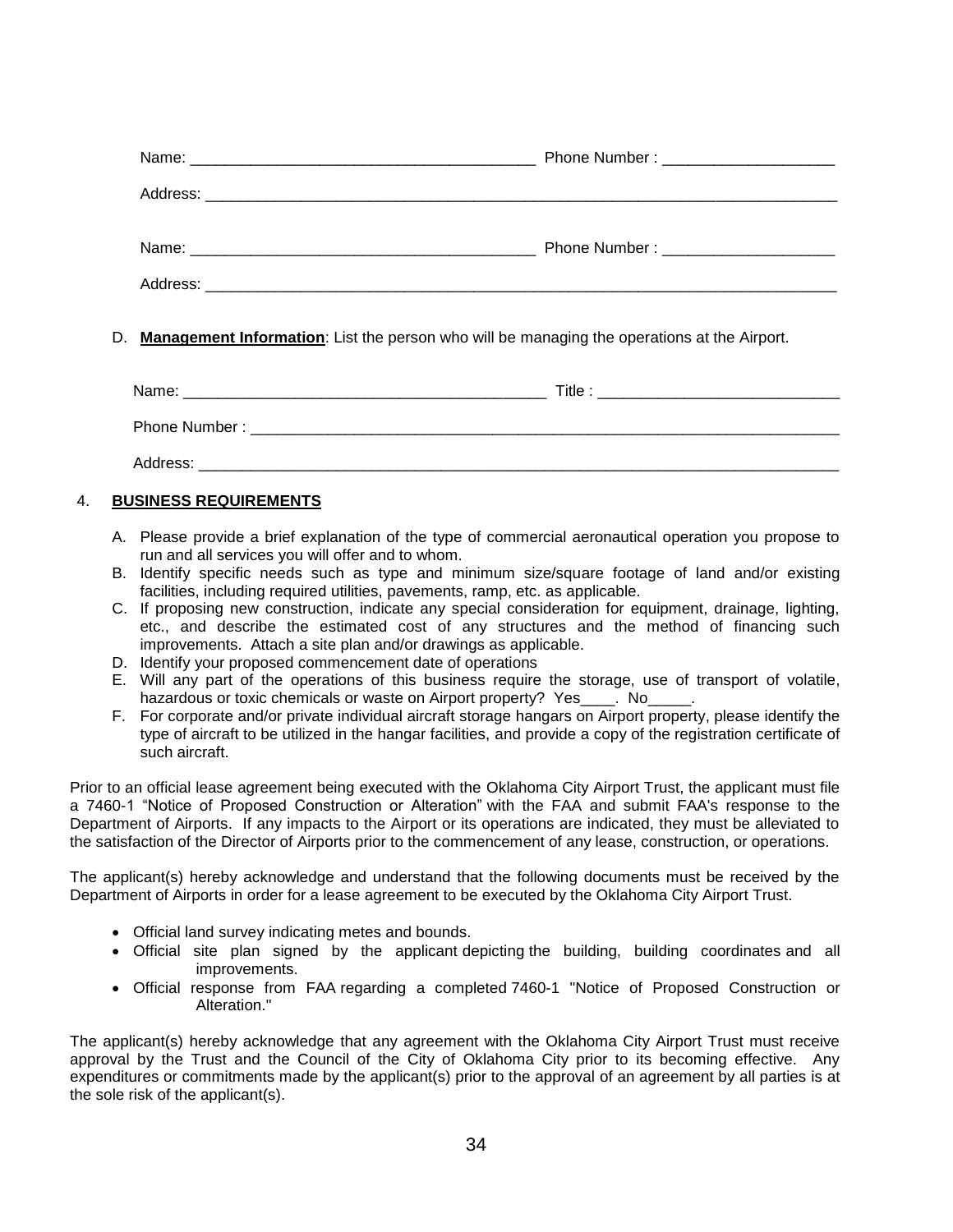The applicant(s) hereby respectfully requests that the Oklahoma City Airport Trust consider the foregoing application by <u>entitled and the specified Aeronautical</u> for permission to perform the specified Aeronautical

Activities at the Oklahoma City Airports.

| Signature |                                                                                                                                                                                                                                                                                                |  |
|-----------|------------------------------------------------------------------------------------------------------------------------------------------------------------------------------------------------------------------------------------------------------------------------------------------------|--|
|           |                                                                                                                                                                                                                                                                                                |  |
|           | Please mail this application to:<br><b>Land &amp; Property Administrator</b><br><b>Oklahoma City Airport Trust</b><br><b>Will Rogers World Airport</b><br><b>Department of Airports</b><br>7100 Terminal Drive, Unit 937<br>Oklahoma City, Oklahoma 73159                                      |  |
|           | <u>OR</u>                                                                                                                                                                                                                                                                                      |  |
|           | Drop-off this application to:<br><b>Land &amp; Property Administrator</b><br><b>Oklahoma City Airport Trust</b><br><b>Will Rogers World Airport Terminal Building</b><br><b>Department of Airports</b><br><b>7100 Terminal Drive</b><br>Third Floor, Room 301<br>Oklahoma City, Oklahoma 73159 |  |
|           | <u>OR</u>                                                                                                                                                                                                                                                                                      |  |
|           | e-mail wrwabusinessproperties@okc.gov                                                                                                                                                                                                                                                          |  |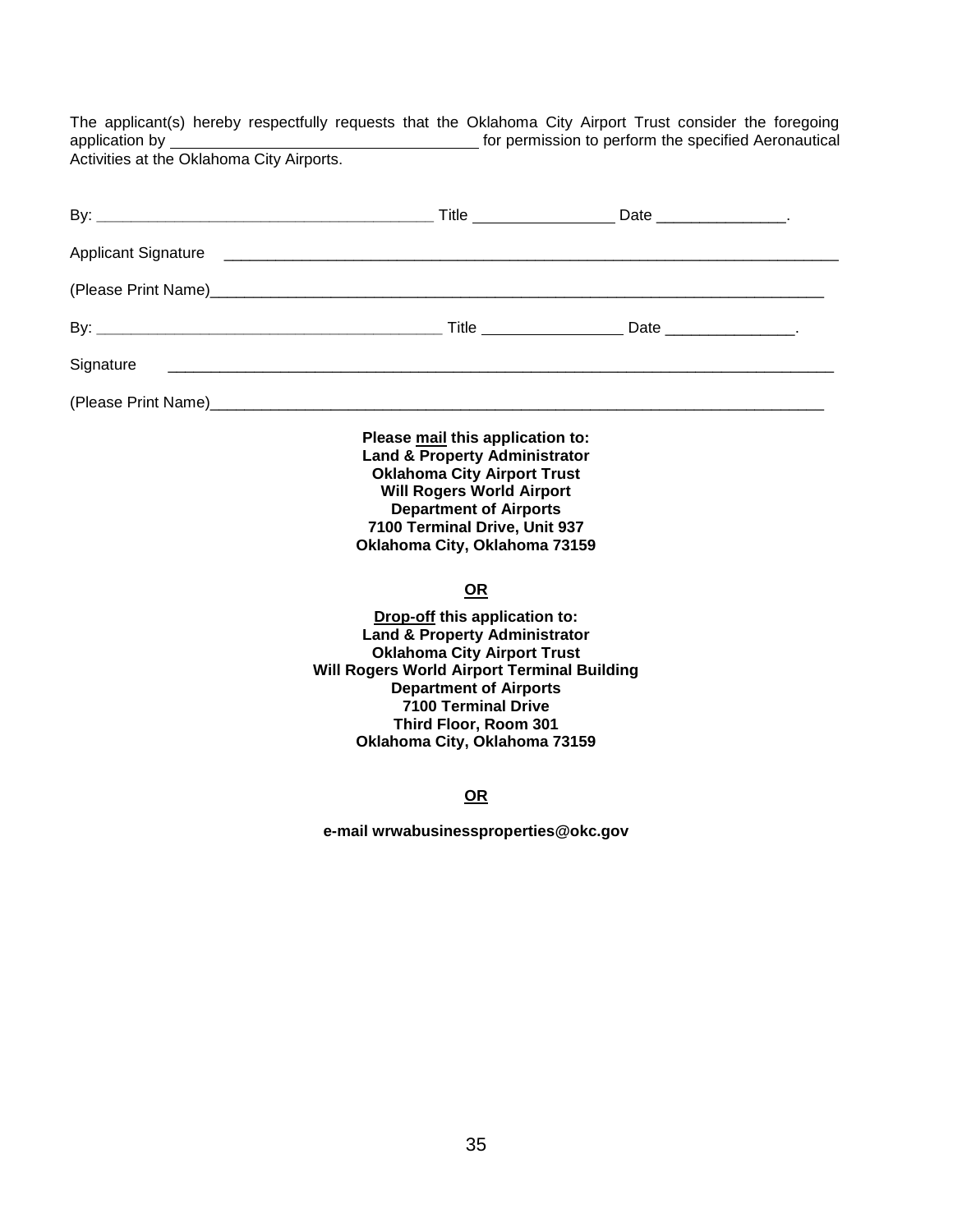#### **ATTACHMENT III SUPPLEMENTAL APPLICATION**

#### **OKLAHOMA CITY DEPARTMENT OF AIRPORTS SUPPLEMENTAL APPLICATION FOR COMMERCIAL AERONAUTICAL ACTIVITIES AND LEASE**

**The following is a list of additional information that may be required after initial submittal of the application (Attachment II). When submitted, all information will be required to be typed or printed legibly.**

All personal financial information, credit reports or other financial data obtained by or submitted pursuant to said application with the Oklahoma City Airport Trust will be kept confidential as required by the Oklahoma Open Records Act, Title 51, OS Sec. 24A.1 et. seq.

 $\square$  Detailed information regarding type of organization, to include the following as applicable

#### *SOLE PROPRIETORSHIP*:

| (i)                      | <u>d/b/a and a set of the set of the set of the set of the set of the set of the set of the set of the set of the set of the set of the set of the set of the set of the set of the set of the set of the set of the set of the </u>                                      |
|--------------------------|---------------------------------------------------------------------------------------------------------------------------------------------------------------------------------------------------------------------------------------------------------------------------|
| (ii)                     |                                                                                                                                                                                                                                                                           |
| (iii)<br>(iv)<br>(v)     | Business Phone: _______________________ Other/Cell:_______________________<br>Social Security Number: ___________________ Date of Birth: _____________________<br>Driver's License Number: _______________________State Issued In: ________________                       |
| <b>PARTNERSHIP:</b>      |                                                                                                                                                                                                                                                                           |
| (i)<br>(ii)<br>(iii)     | Date of organization: ______________ [ ] general partnership [ ] limited partnership<br>Statement of Partnership recorded [] Yes [] No                                                                                                                                    |
| (iv)<br>(v)              | Date: ________Book: __________Page: __________County of ________________________<br>Has partnership previously done business in Oklahoma? [ ] Yes [ ] No<br>List below the name, address and partnership share of each general partner:                                   |
|                          | Name<br>Address<br><b>Share</b>                                                                                                                                                                                                                                           |
| (a)<br>(b)<br>(c)<br>(d) | %<br>%<br><u> 1999 - Jan James James, personal altres estableces estableces (controlled altres estableces estableces establ</u><br>$\sim$ %<br><u> 1989 - Johann Harry Harry Harry Harry Harry Harry Harry Harry Harry Harry Harry Harry Harry Harry Harry Harry</u><br>% |

(vi) List below the date of birth, Social Security Number, Driver's License Number and the State from which issued the Driver's License Number for each general partner:

| 'a)<br>(Date of birth)<br>'b) | (SSN) | (Drivers License #) | (State Issued) |
|-------------------------------|-------|---------------------|----------------|
| (Date of birth)<br>C)         | (SSN) | (Drivers License #) | (State Issued) |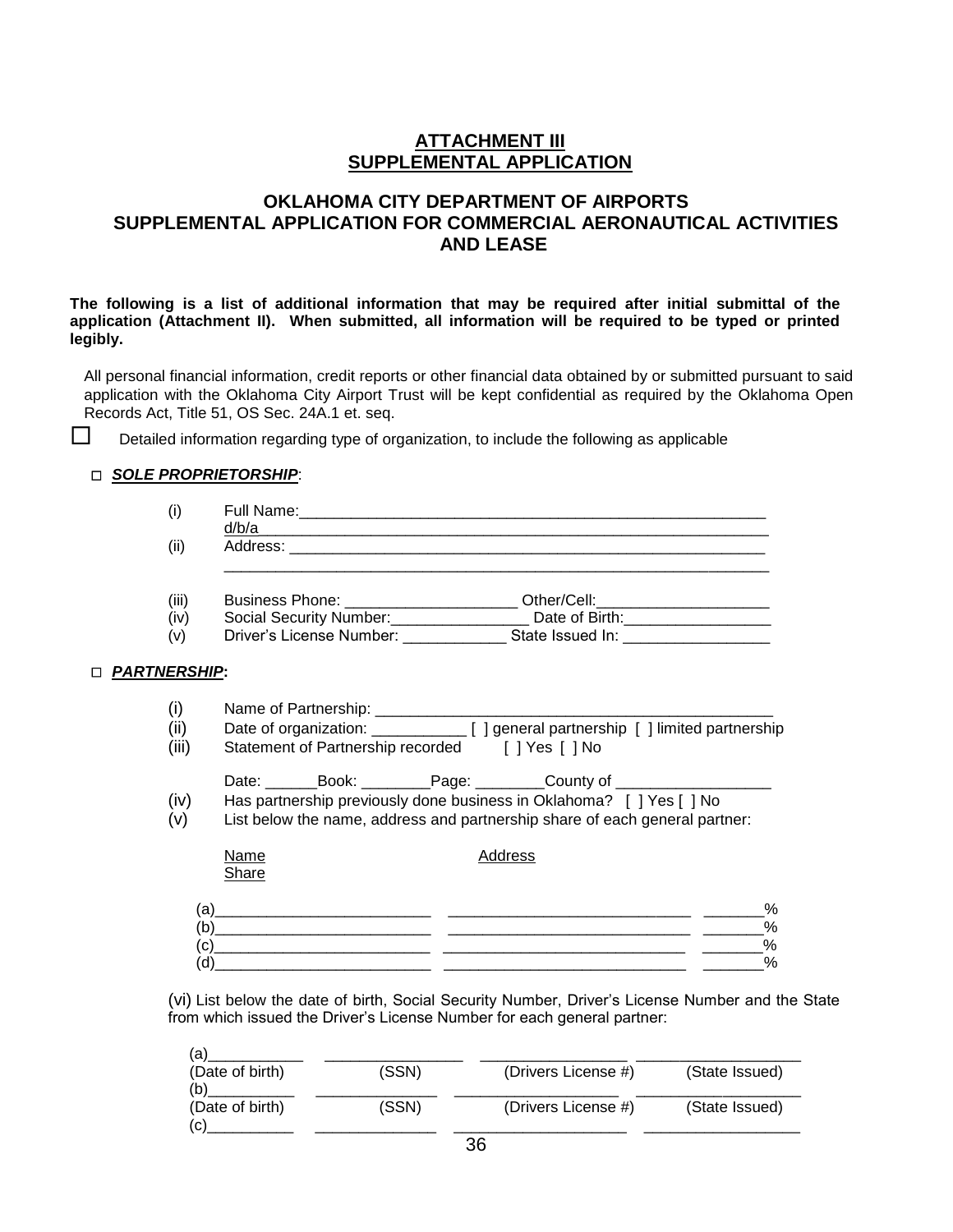|   | (Date of birth)                         | (SSN)                                           | (Drivers License #)                                                                                                                                                | (State Issued) |
|---|-----------------------------------------|-------------------------------------------------|--------------------------------------------------------------------------------------------------------------------------------------------------------------------|----------------|
|   | (d)                                     |                                                 |                                                                                                                                                                    |                |
|   | (Date of birth)                         | (SSN)                                           | (Drivers License #)                                                                                                                                                | (State Issued) |
|   | <b>D</b> JOINT VENTURE/COOP:            |                                                 |                                                                                                                                                                    |                |
|   |                                         |                                                 |                                                                                                                                                                    |                |
|   | (i)                                     |                                                 |                                                                                                                                                                    |                |
|   | (iii) Joint Venture Agreement recorded? |                                                 | $\boxed{\phantom{a}}$ Yes                                                                                                                                          | $[ ]$ No       |
|   |                                         |                                                 | (iv) Has joint venture done business in Oklahoma County? [ ] Yes<br>(v) Name and address of each person participating in the Joint Venture or co-operative entity: | $[ ]$ No       |
|   |                                         |                                                 |                                                                                                                                                                    |                |
|   | <b>Name</b>                             |                                                 | Address                                                                                                                                                            |                |
|   |                                         |                                                 |                                                                                                                                                                    |                |
|   |                                         |                                                 |                                                                                                                                                                    |                |
|   |                                         |                                                 |                                                                                                                                                                    |                |
|   |                                         |                                                 |                                                                                                                                                                    |                |
|   | <u>D CORPORATION</u>                    |                                                 |                                                                                                                                                                    |                |
|   | (i)                                     |                                                 | State of Incorporation: _______________________ Date of Incorporation: _________                                                                                   |                |
|   | (ii)<br>$[$ ] Yes $[$ ] No              |                                                 | Has the State of Oklahoma authorized Corporation to do business in Oklahoma?                                                                                       |                |
|   | If so, on what basis?                   |                                                 | <u> 1980 - John Stein, mars and de Britain and de Britain and de Britain and de Britain and de Britain and de Br</u>                                               |                |
|   | (iii)                                   | Corporation is held [ ] privately [ ] publicly. |                                                                                                                                                                    |                |
|   |                                         |                                                 | If publicly held, where and how is stock traded? _______________________________                                                                                   |                |
|   | (iv)                                    |                                                 | If private corporation, attach a separate sheet listing the name, title, address, number of                                                                        |                |
|   | List the<br>(v)                         | name,                                           | voting and non-voting shares for each officer, Director, and Principal share holder.<br>title and address of each Officer of the                                   | Corporation:   |
|   |                                         |                                                 |                                                                                                                                                                    |                |
|   |                                         |                                                 |                                                                                                                                                                    |                |
|   | (vi)                                    |                                                 |                                                                                                                                                                    |                |
|   | (vii)                                   |                                                 | Name, Address and Phone No. of Service Agent: __________________________________                                                                                   |                |
|   |                                         |                                                 | (viii)Attach copy of the Articles of Incorporation or other documentation creating the Corporation.                                                                |                |
| □ | <b>LIMITED LIABILITY COMPANY (LLC)</b>  |                                                 |                                                                                                                                                                    |                |
|   | (i)                                     |                                                 |                                                                                                                                                                    |                |
|   | (ii)                                    |                                                 |                                                                                                                                                                    |                |
|   | (iii)                                   |                                                 |                                                                                                                                                                    |                |
|   | (iv)                                    | Is this LLC recorded [ ] Yes [ ] No Date        |                                                                                                                                                                    |                |
|   | (v)                                     |                                                 | Has the State of Oklahoma authorized LLC to do business in Oklahoma? [ ] Yes [ ] No                                                                                |                |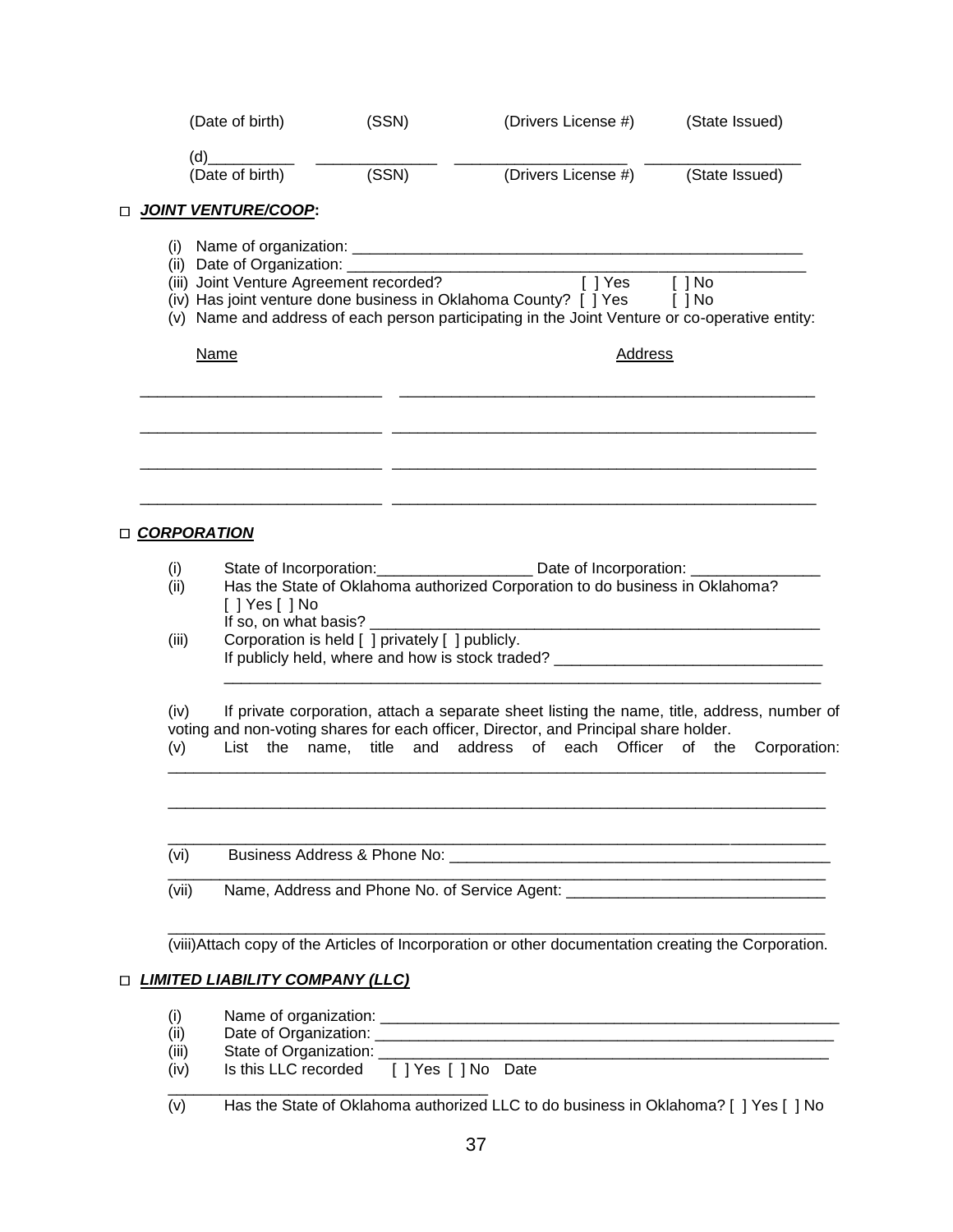(vi) List below the name, address and title of all members of the LLC:

|        | <b>Name</b><br><b>Address</b><br><b>Title</b><br>(Member/Manager)                                                                                                                                                                                                                                                                                                                                                          |
|--------|----------------------------------------------------------------------------------------------------------------------------------------------------------------------------------------------------------------------------------------------------------------------------------------------------------------------------------------------------------------------------------------------------------------------------|
|        |                                                                                                                                                                                                                                                                                                                                                                                                                            |
|        | (vii) Attach a copy of the agreement that formed the LLC, and was filed with the State or other<br>agency that recorded the LLC. (This agreement should, at a minimum, detail the division of<br>management authority and responsibility; rights of members to withdraw capital; and<br>responsibilities of members to contribute new capital as needed.                                                                   |
| $\Box$ | Three (3) business references (including Bank References) with knowledge of debt and payment history.                                                                                                                                                                                                                                                                                                                      |
|        | Three (3) credit references                                                                                                                                                                                                                                                                                                                                                                                                |
| □      | License, permits, or certificates required to conduct this business (i.e. FAA Part 135 Certificate of Air<br>Agency Certificate)                                                                                                                                                                                                                                                                                           |
|        | Business Plan or Pro Forma, to include at least the following:                                                                                                                                                                                                                                                                                                                                                             |
|        | Explanation of the type of commercial aeronautical operation you propose to run and all services you<br>will offer and to whom.<br>The number of personnel to be employed at this location.<br>Identify any required utilities, pavements, ramp, etc.<br>Identify your hours of operations.<br>٠<br>If there is currently a similar operation at this site, contrast your proposal operation with the current<br>٠<br>one. |
|        | List aircraft tail number(s) and type of aircraft to be utilized in the proposed operation.<br>Financial data pertaining to the current operation, if appropriate.<br>٠<br>If applicable, provide percent of intended sales or services (a) to aircraft/customers based at the<br>Airports and (b) to aircraft/customers based elsewhere that will visit or fly into Oklahoma City's<br>Airports.                          |
|        | Statement of Experience, to include at least the following:                                                                                                                                                                                                                                                                                                                                                                |
|        | Detailed information as to your experience as related to the type of business you propose to develop.<br>Detailed statement of the persons who will be directly involved in this business.<br>Specifics as to dates of experience and appropriate profit and loss details.<br>Description of past experience in the field of aviation services for which this application is being<br>made.                                |
|        | <b>Current Financial Statements</b>                                                                                                                                                                                                                                                                                                                                                                                        |
|        | Certificate of Insurance and/or bonds, as applicable to the operations.<br>If applicable, explain any insurance deductibles or self-insurance. If not applicable, please note.                                                                                                                                                                                                                                             |

\_\_\_\_\_\_\_\_\_\_\_\_\_\_\_\_\_\_\_\_\_\_\_\_\_\_\_\_\_\_\_\_\_\_\_\_\_\_\_\_\_\_\_\_\_\_\_\_\_\_\_\_\_\_\_\_\_\_\_\_\_\_\_\_\_\_\_\_\_\_\_\_\_\_\_\_\_\_\_\_\_\_\_